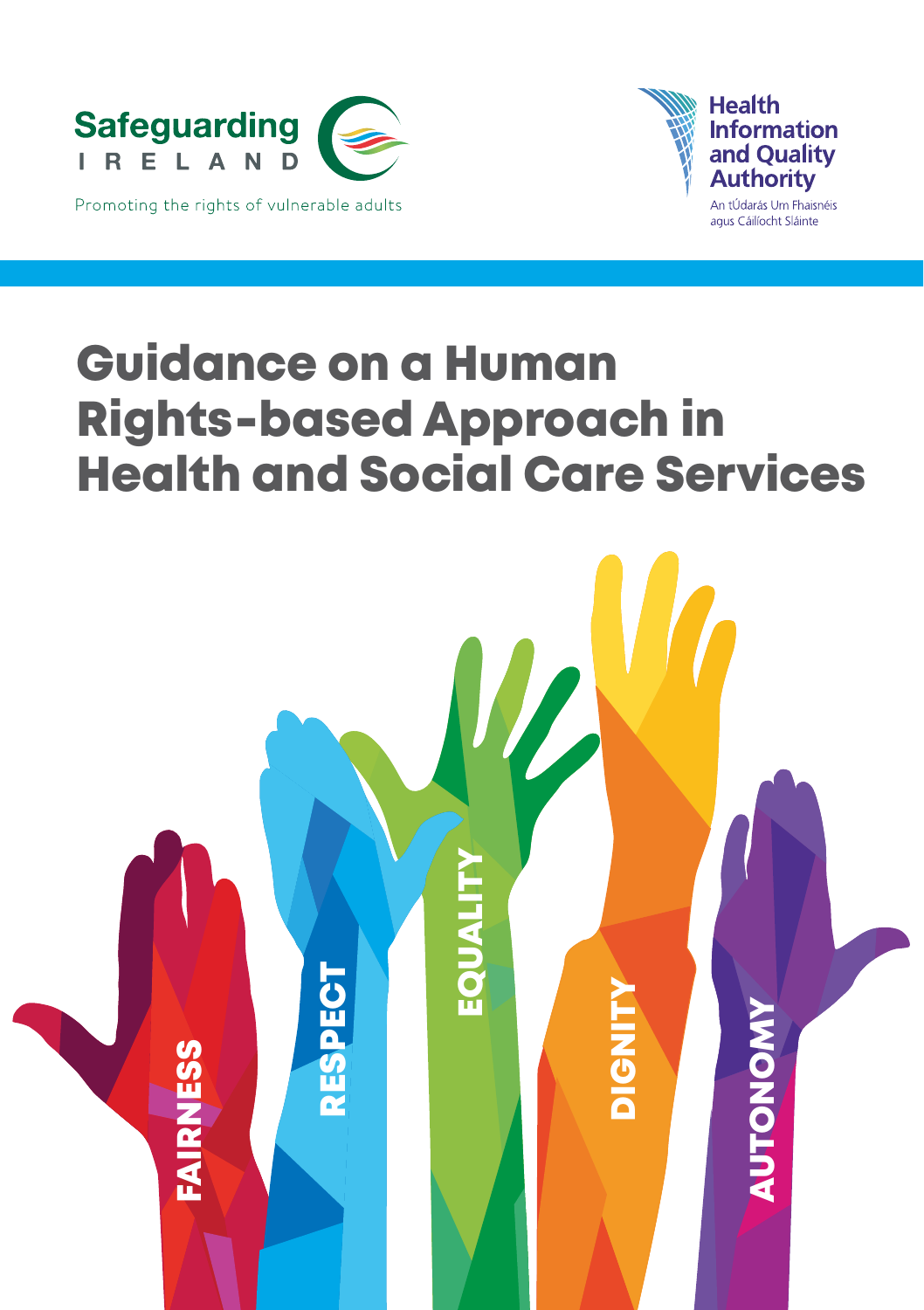# **Contents**

| <b>About this guidance</b><br>$04 - 06$                                                                                                         |                                 |
|-------------------------------------------------------------------------------------------------------------------------------------------------|---------------------------------|
| An overview of<br>human rights<br>$07 - 10$                                                                                                     |                                 |
| <b>The FREDA principles -</b><br><b>Human rights in practice</b><br>$11 - 13$                                                                   |                                 |
|                                                                                                                                                 | 1. Fairness<br>$14 - 22$        |
|                                                                                                                                                 | 2. Respect<br>$24 - 30$         |
|                                                                                                                                                 | <b>3. Equality</b><br>$32 - 37$ |
|                                                                                                                                                 | <b>4. Dignity</b><br>$38 - 44$  |
|                                                                                                                                                 | <b>5. Autonomy</b><br>$46 - 54$ |
| <b>Extended case studies</b><br>$55 - 61$                                                                                                       |                                 |
| <b>Resource 1:</b><br>Key human rights relevant to health<br>and social care services and how<br>they link to the FREDA principles<br>$62 - 67$ |                                 |
| <b>Resource 2:</b><br>Decision-making flow chart<br>$68 - 69$                                                                                   |                                 |
| <b>Resource 3:</b><br>Useful contacts and further reading<br>$70 - 73$                                                                          |                                 |

Key



This guidance has been developed by HIQA in conjunction with Safeguarding Ireland, and was part-funded by the Irish Human Rights and Equality Commission.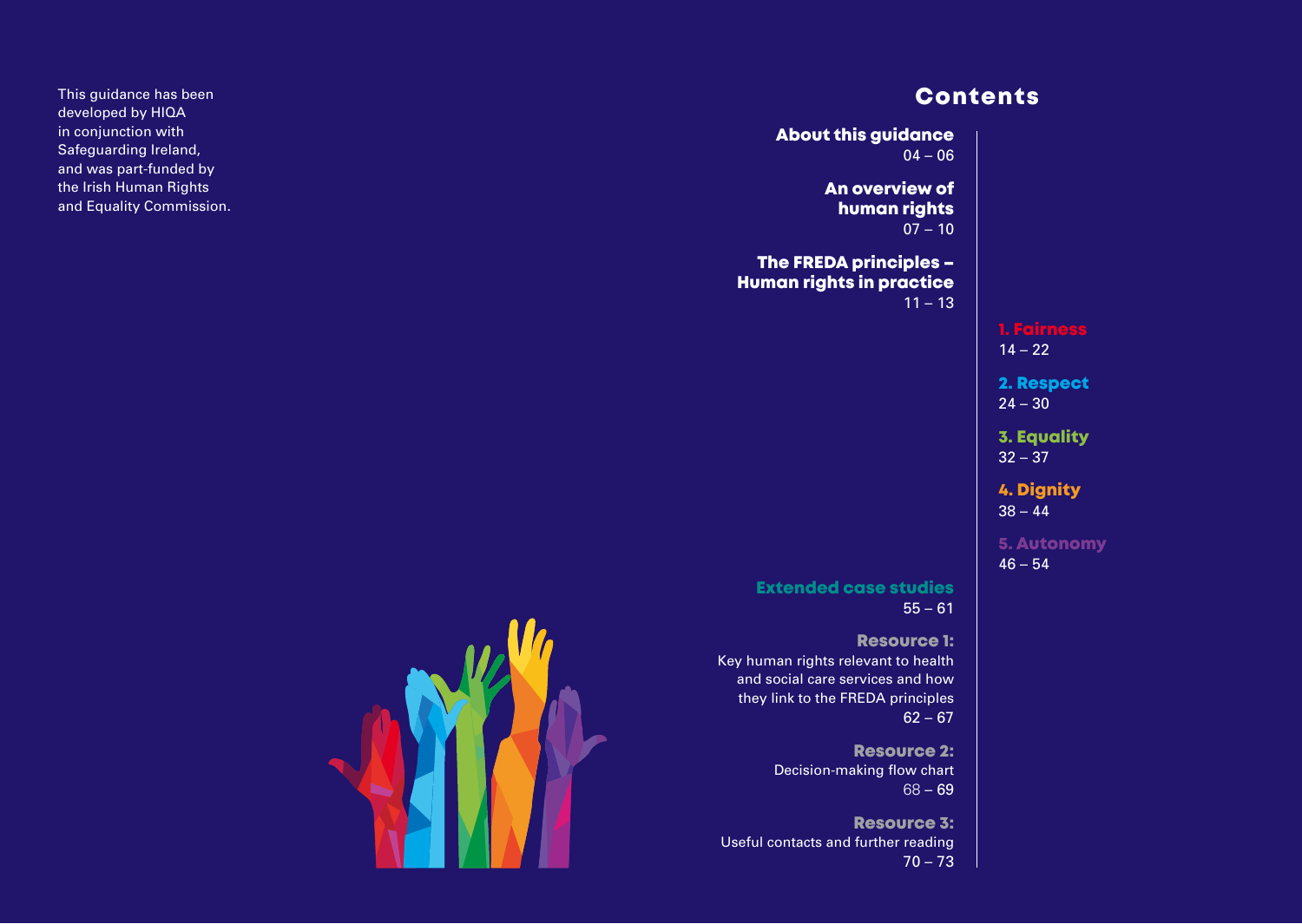# About this guidance



The purpose of this guidance is to promote a human rights-based approach to care and support for adults in health and social care services.

Care and support refers to the help some adults need in order to live the best life they can, despite any illness or disability they might have. A human rights-based approach to care and support seeks to ensure that the human rights of people using services are protected, promoted and supported by staff and services. The attitudes of staff and the language they use when working with people who use the service they work in are crucial to implementing this kind of approach. By using a human rightsbased approach, service providers will improve the quality of care and support, quality of life, and safety of people who use health and social care services.

A number of national standards developed by the Health Information and Quality Authority (HIQA) make high-level reference to a human rights-based approach to care and support, with emphasis placed on protecting and promoting people's rights and respecting their autonomy, privacy, dignity, values, preferences and diversity. Reports from the State regulators (HIQA and the Mental Health Commission) have identified that health and social care practitioners and organisations can find it difficult to translate human rights principles into day-to-day practice and service delivery. This quidance is designed to support staff and organisations in understanding a human rights-based approach to care and support, and implementing the principles of human rights in their work.

This guidance has been informed by a thorough review of evidence and extensive engagement with stakeholders. It is written primarily for all staff working in health and social care services, but will also be useful for people using services, their families, carers, friends and advocates.

We recognise that health and social care staff encounter complex situations in practice, where many factors need to be considered; for example an individual's will and preferences and their right to autonomy versus the risk of harm from a particular decision. In some situations there may be competing human rights, and staff need to consider the applicability and weighting of each right within that situation and their duty of care to ensure safety and fairness for all people using services.

This guidance is intended for all health and social care services, to assist staff and organisations to uphold human rights in their practice. A human rights-based approach is an important pillar of all health and social care, which should run in parallel with other statutory and regulatory frameworks that staff are required to follow. The quidance will also support staff and organisations to comply with their Public Sector Equality and Human Rights Duty in respect of Section 42 of the Irish Human Rights and Equality Commission Act 2014<sup>1</sup>

*<sup>1</sup> The Public Sector Equality and Human Rights Duty places a statutory obligation on public bodies to eliminate discrimination, promote equality of opportunity and protect the human rights of both those they provide services to and staff when carrying out their daily work.*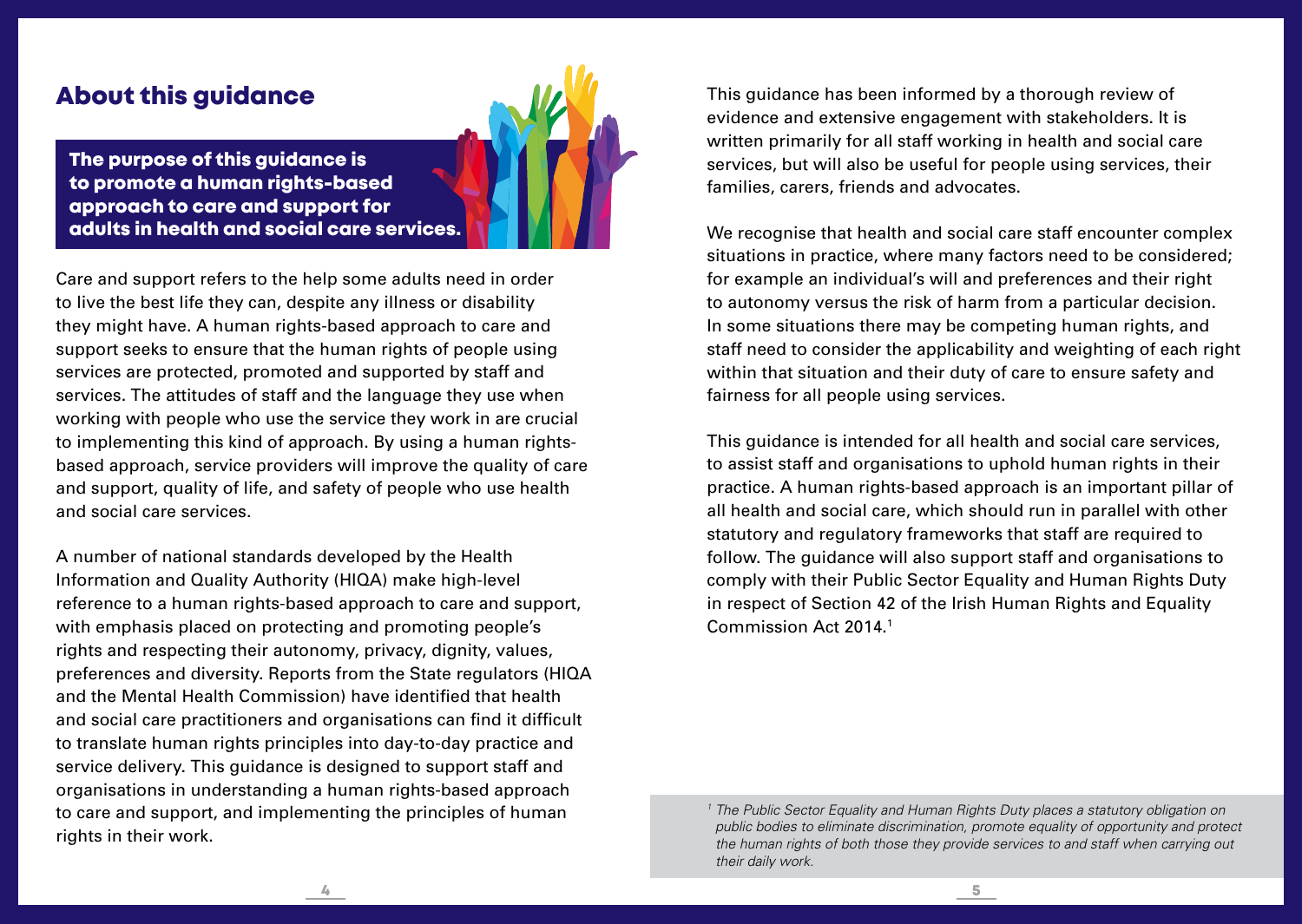Resources are included at the end of this document to provide additional support to staff and organisations in understanding and upholding the human rights of people using services:

**Resource 1** provides a description of key human rights that are relevant to health and social care services.

Resource 2 provides a decision-making aid that uses a human rights-based approach.

Resource 3 provides useful contacts and links for staff with further information in relation to human rights.

# An overview of human rights

## 1 . What are human rights?

Human rights are the basic rights and freedoms that all people should enjoy; including people using services and staff. Human rights are about people being treated with fairness, respect, equality and dignity; having a say over their lives and participating as fully as possible in decisions about their care and support. There is a duty on the State and on health and social care providers to uphold the human rights of people using services and staff.

# 2. Who has human rights?

 $\sim$  7

We are all born with human rights regardless of who we are. where we are from or any other status or characteristics. Although our ability to exercise our rights can sometimes be limited or restricted when the law allows, our rights cannot be taken away from us.

# 3. Why are human rights relevant to your work?

In recent years there has been an increasing focus on human rights, autonomous decision-making, empowerment and choice in health and social care policy and practice. This has highlighted the importance of moving away from a paternalistic approach to care and support towards embedding human rights into service provision and organisational culture. This section sets out some of the main reasons why a human rights-based approach is important to your work in a health and or social care setting.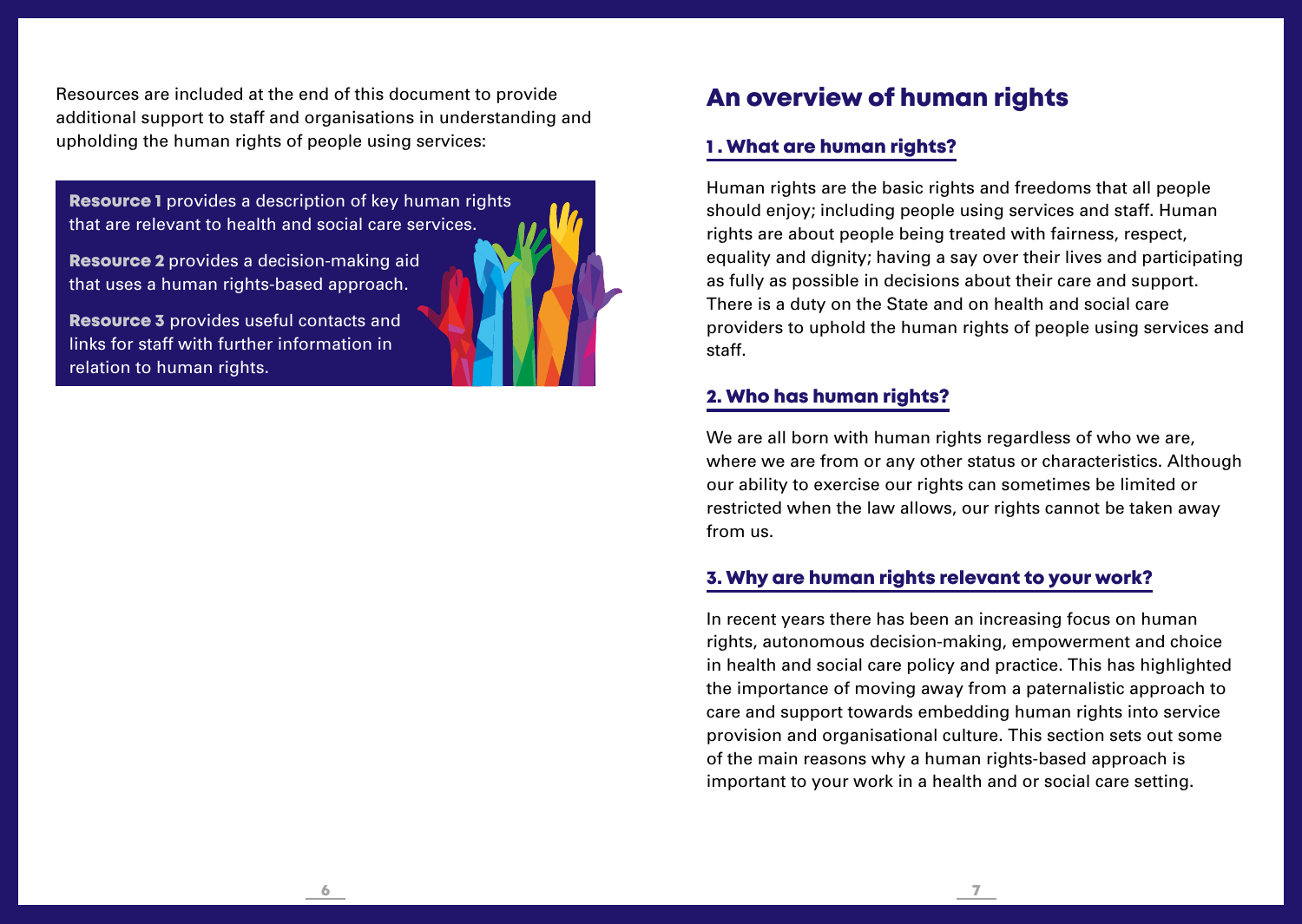#### It supports you to provide person-centred care and support

Implementing a human rights-based approach will help to support you and your team in delivering person-centred care and support. Person-centred care and support places individuals using services, and their rights, at the centre of all that the service does. Human rights are therefore not 'new' or extra to your work in health and social care services.

Using a human rights-based approach will help you and your team to make decisions in relation to areas of care and support such as staffing levels, provision of treatment, physical restraint, personal care, end-of-life decisions, privacy of personal information, and decisions which affect the day-to-day lives of people who use the service you work in. Human rights should not be viewed in any way as a risk, threat or burden to the provision of care and support. A human-rights based approach will support you and your team to work in partnership with all parties involved in a person's care and support. Upholding human rights can also support you in building relationships with the people who use the services you work in.

#### It is your professional obligation

Respect for human rights is implicit within national standards, for example *National Standards for Safer Better Healthcare*  (2012) as well as other national standards developed by HIQA for older people's, disability and maternity services, and adult safeguarding. Respect for human rights is also implicit within the codes and guides of conduct and ethics of different health and social care staff including doctors, social workers, nurses, social care workers and allied health professionals. A human rights-based approach ensures your ability to protect the human rights of people using the service you work in. It also promotes professional accountability within the service. If you observe a human rights violation, you have an obligation to report this.

### It is the law

8 9

A human rights-based approach to care and support is underpinned by a legal framework and human rights treaties which states have agreed to uphold. This legal framework places a responsibility on health and social care providers at an organisational and individual practitioner level to uphold the human rights of people using their services.

Legal sources of human rights and equality obligations are found in:

- the Irish Constitution 1937
- the European Convention on Human Rights Act 2003
- the Charter of Fundamental Rights of the European Union 2000
- the Equal Status Acts 2000-2015
- the Irish Human Rights and Equality Commission Act 2014.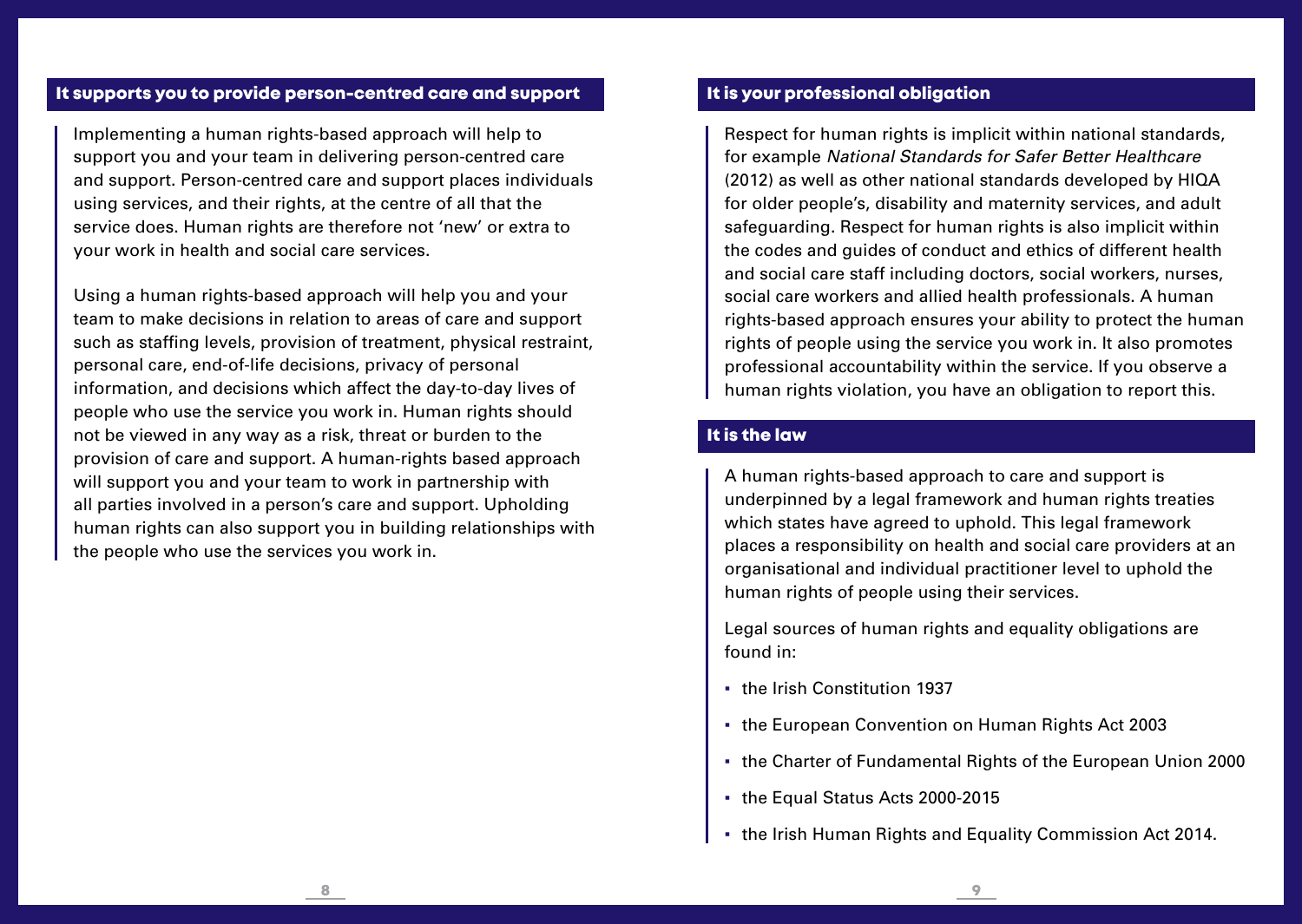Importantly, there have also been recent changes to Irish law which relate to a human rights-based approach to care and support, including:

- . the ratification of international treaties that have evolved from the Universal Declaration of Human Rights, including the United Nations Convention on the Rights of Persons with Disabilities (UNCRPD) 2006, which was ratified in Ireland in 2018
- . the introduction of the Assisted Decision-Making (Capacity) Act 2015.

**Resource 1** at the back of this guidance describes the key human rights set out in the European Convention on Human Rights Act 2003 and the United Nations Convention on the Rights of Persons with Disabilities 2006. This document focuses on these two conventions as they are the most often cited and applicable to health and social care services. However, Ireland is a signatory to a number of international human rights treaties, which are all of importance in international human rights law. See Resource 1 for a link to additional resources on these treaties.

# The FREDA principles – Human rights in practice

Although human rights exist in law, it can be useful to think of them in your day-to-day work in the context of principles. Based on our review of the literature on human rights-based approaches to care, we have used the FREDA principles<sup>2</sup> for the purpose of this guidance, as FREDA is an internationally recognised framework through which human rights can be considered.

These five principles are:



*<sup>2</sup> The FREDA principles are outlined in Curtice M, Exworthy T. FREDA: a human rights-based approach to healthcare. The Psychiatrist. 2010;34(150-156).*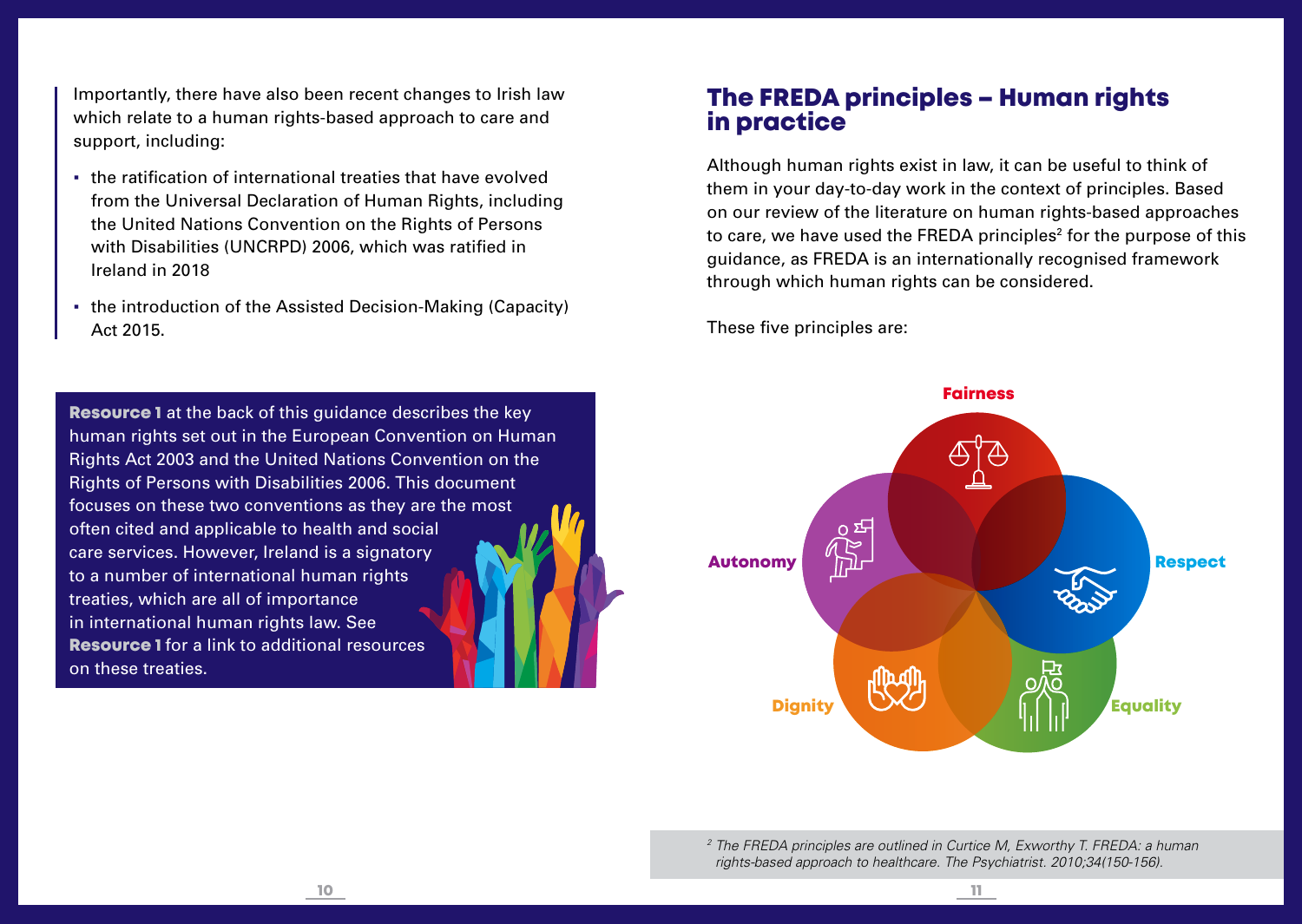The FREDA principles are the basics of good care and form part of what health and social care practitioners already do on a daily basis. While it is useful to understand and consider each principle individually (as demonstrated in this guidance), it is important to recognise that the five principles are interdependent and often overlap. Therefore examples presented under one principle may also be relevant to other principles. Where this is the case, examples are provided in the context of the relevant principles.

Under each FREDA principle you will find:

- a brief explanation of the principle
- the article(s) from the European Convention on Human Rights Act 2003 and the United Nations Convention on the Rights of Persons with Disabilities 2006 (ratified in 2018) most relevant to that principle
- examples of how you can support and promote the principle in your work
- short case studies of the principle in practice.

The examples of supporting and promoting the principles in your work can also help you reflect on whether or not you are upholding a person's human rights in your day-to-day work.

The case studies aim to provide context by showing you what the principles look like in practice in a health and social care setting. In addition to the short case studies under each principle, there are three extended case studies following the description of the five FREDA principles that illustrate situations where all five principles are applied.

The resources at the end of this booklet are provided as tools to help you understand human rights, how a human rights-based approach can support you to make decisions in your work and who you can contact if you need further information or have concerns about a person using the service you work in.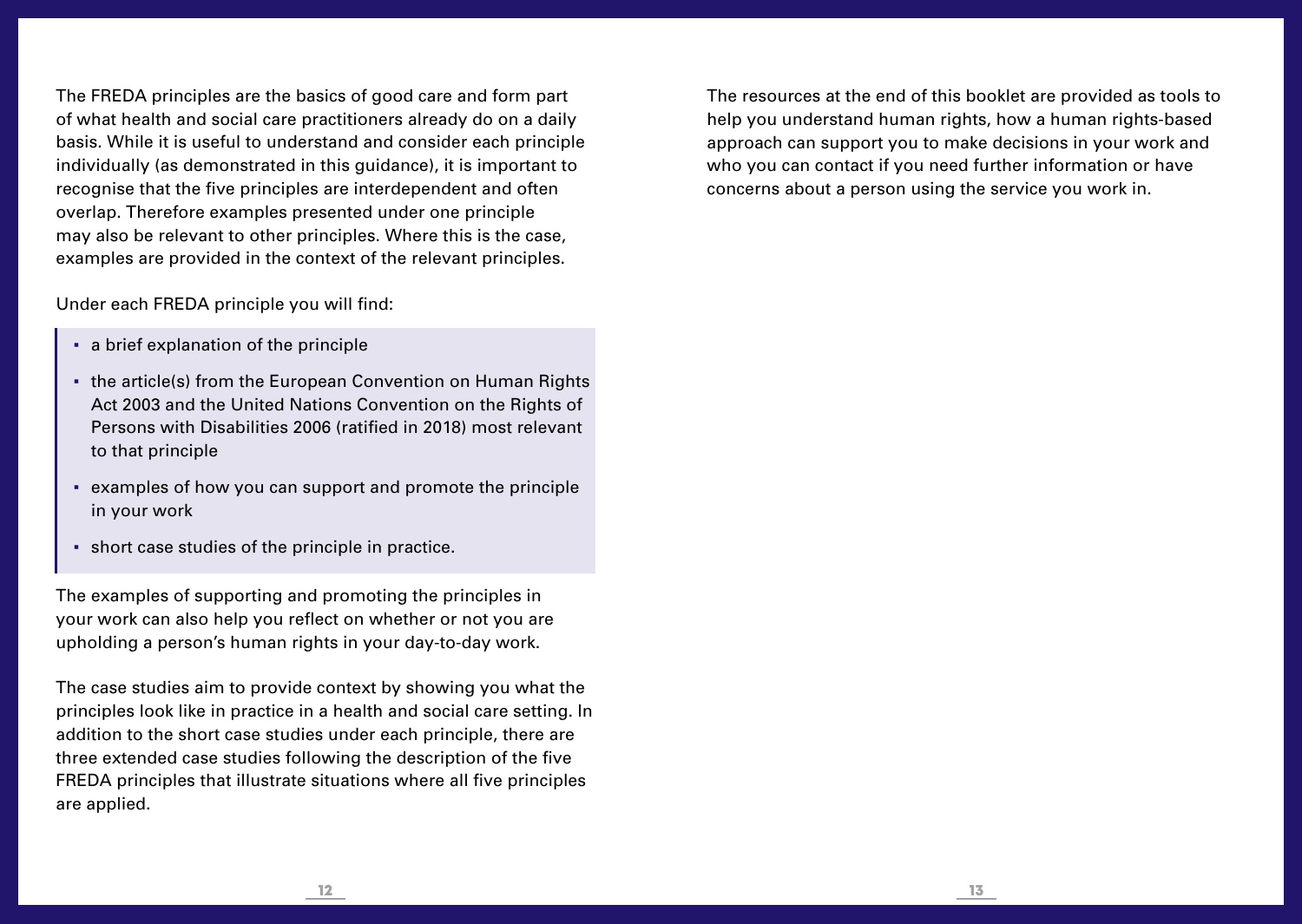

# Fairness

Fairness means ensuring that when a decision is made with a person using a service about their care and support, that the person is at the centre of the decision-making process. The person's views are sought, listened to and weighed alongside other factors relevant to the decision. It is important that decisions are made in a way that is clear and fair, to allow others to know how they might be treated in similar circumstances. If a decision interferes with a person's human rights, this must be legally justified, proportionate and only taken when all other alternatives have been considered.

In a health or social care setting, fairness can relate to decisions being made about a person's care and treatment. It can also relate to the process of raising and resolving concerns or complaints, or conducting a risk assessment. Fairness is linked with the core values of equality and autonomy, and with ensuring that the decision-making process is just, free from discrimination and that the person is at the centre of the decision-making process.

#### How this principle links to legislation

| <b>European Convention on</b><br><b>Human Rights:</b> | <b>United Nations Convention</b><br>on the Rights of Persons<br>with Disabilities: |
|-------------------------------------------------------|------------------------------------------------------------------------------------|
| <b>Article 3</b>                                      | <b>Article 5</b>                                                                   |
| Article 5                                             | Article 12                                                                         |
| Article 6                                             | Article 13                                                                         |
| <b>Article 8</b>                                      | <b>Article 21</b>                                                                  |
| Article 10                                            |                                                                                    |
| Article 14                                            |                                                                                    |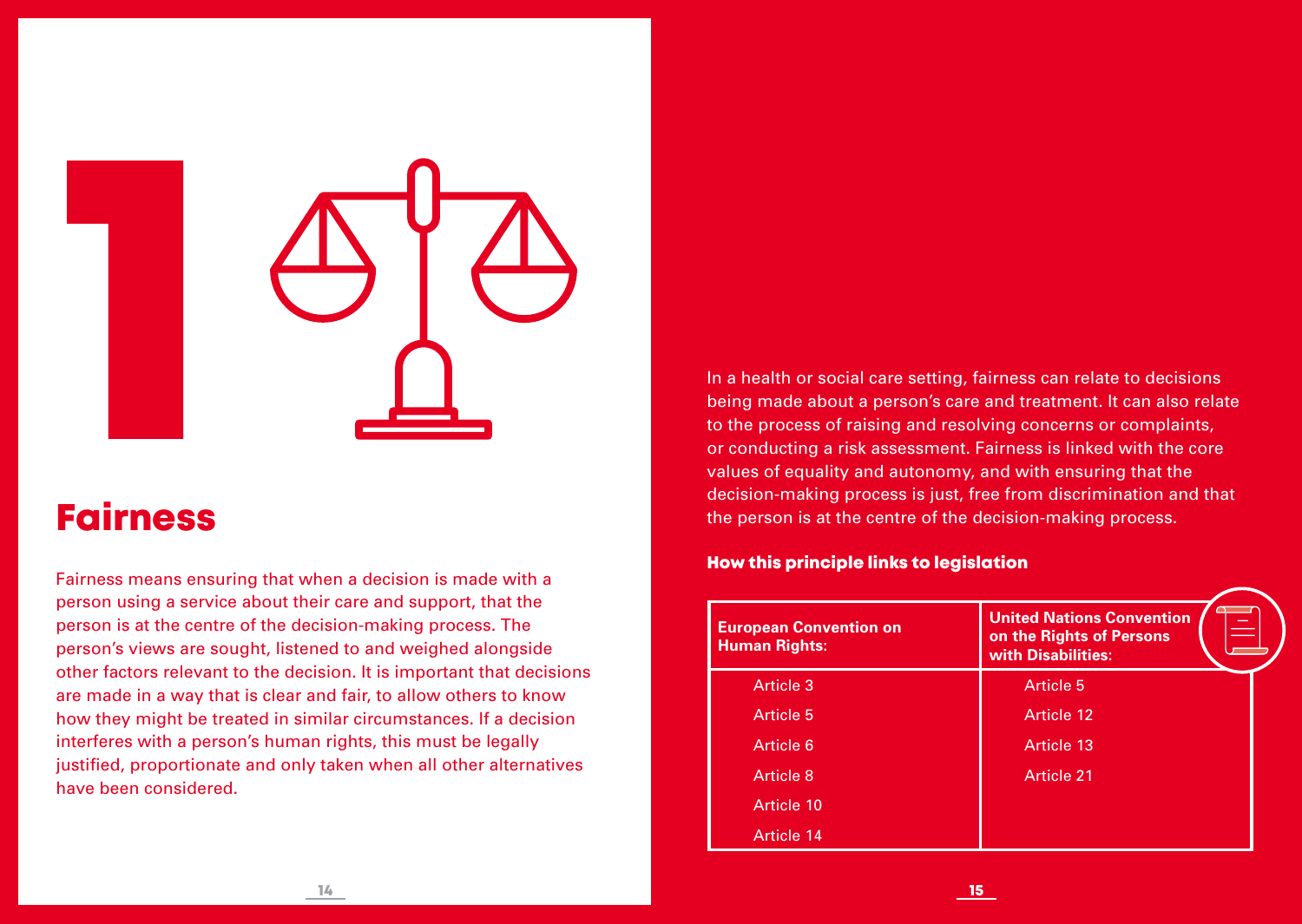# 1.1 How can I uphold fairness in my day-to-day work?<sup>3</sup>

#### Providing relevant information

- I recognise that people who use the service I work in have the right to receive information in a format and medium appropriate to their communication needs and preferences.
- **.** I recognise that people who use the service have the right to receive information about their own needs, condition, treatment and care provider in a format they can understand and in a timely manner. They also have the right to decide how much information, if any, they wish to receive.
- I recognise that people who use the service may need assistance and support to access information and to communicate their will and preferences<sup>4</sup> through a variety of mediums.
- I provide people with accessible and tailored information on their treatment options, care providers and condition so that they can make independent and informed choices.
- I provide people with information on their human rights and I encourage them to fulfil their rights.

# Seeking consent

- When seeking consent, I ensure that both I and the person I am seeking consent from are actively involved in this process. I fully explain the risks and benefits of proposed and alternative options in a format they can understand. I encourage the person to ask questions and I check their understanding throughout this process.5
- During this process, I ensure that the person knows they have a choice and they can give or withhold their consent freely and without pressure.
- Where decision-making with a person is no longer possible, I consult with the relevant decision supporter under the Assisted Decision-Making (Capacity) Act 2015. If there is no such decision supporter,<sup>6</sup> I may consult the person's family, friends or independent advocate and consider any written documentation or any other record (for example, an advance healthcare directive)<sup>7</sup> to discover the person's past and present will and preferences.

- <sup>5</sup> In all cases, 'seeking consent' refers to the granting of permission or agreement for *an intervention, receipt or use of a service, or participation in research following a process of communication in which the person using the service has received sufficient information to enable them to understand the nature, potential risks and benefits of the proposed intervention or service.*
- *<sup>6</sup> A decision supporter is a person with legal authority to make personal welfare decisions under a decision-making support arrangement under the Assisted Decision-Making (Capacity) Act 2015.*
- *<sup>7</sup> An advance healthcare directive is an advance expression made by a person with capacity in accordance with the requirements of the Assisted Decision-Making (Capacity) Act 2015 of the person's will and preferences concerning healthcare treatment decisions that may arise if she or he subsequently lacks capacity.*

*4 A person's 'will and preferences' are their wishes, views, beliefs and values.* 

*<sup>3</sup> This is not an exhaustive list but provides an indication of how fairness can be supported and promoted.*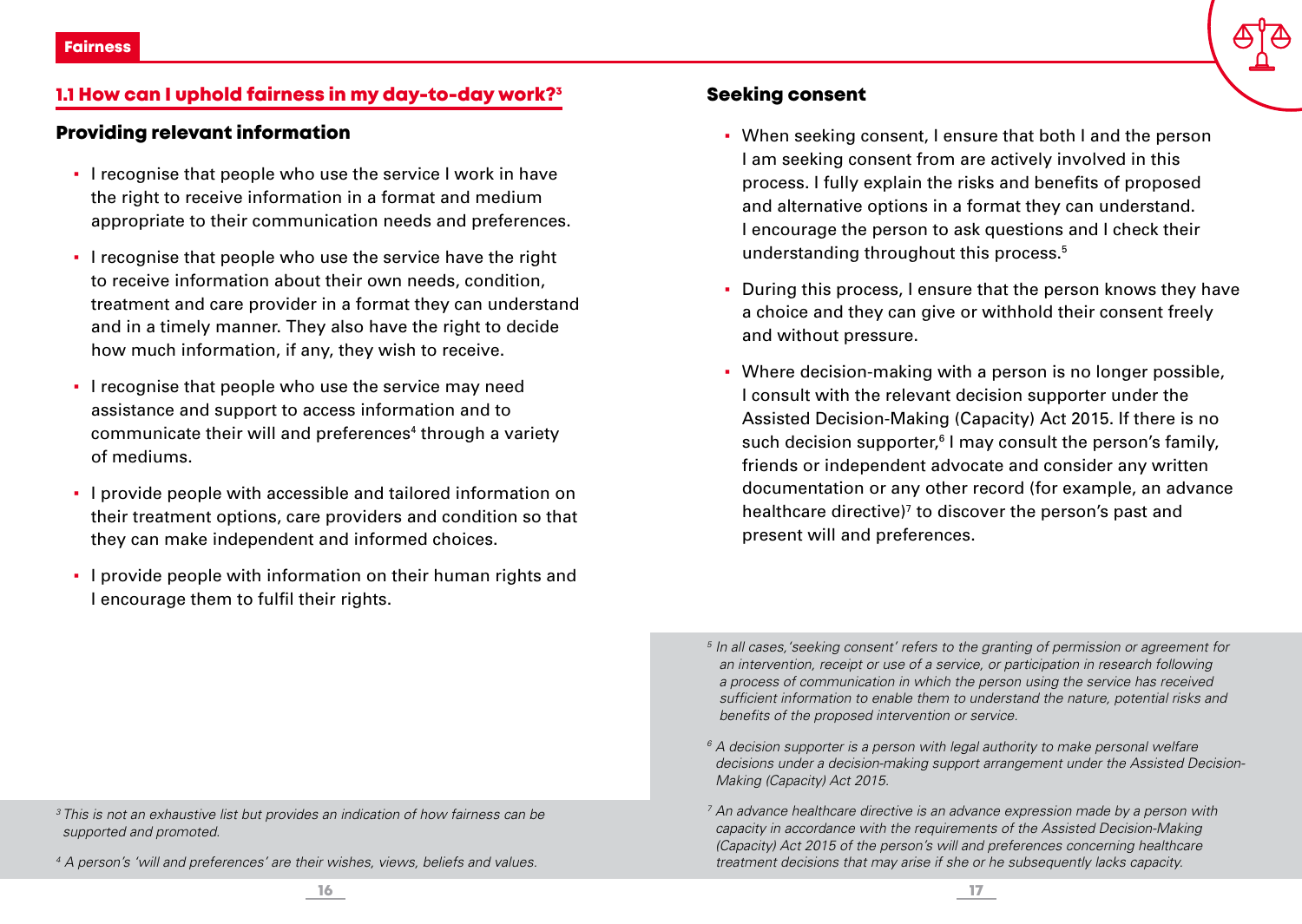# Facilitating access to and protecting personal information

- I facilitate people to access information about their care and support.
- I facilitate people to access their own personal information.
- I adhere to the person's wishes in relation to what I tell their family.
- I recognise that all medical records and other information recorded about a person are confidential, and I ensure that any potential disclosure I make of this information respects their right to a private life and is in line with legislation.
- I always seek a person's consent before sharing their personal information. I tell the person whose information I am sharing why I am sharing it and who I will share it with. I only share the person's personal information without their consent when I am concerned about the safety of any person and where it is in line with legislation to do so.

# Ensuring participation during risk assessment8

**.** I ensure that when a risk assessment is necessary that there are clear and consistent processes in place and that this assessment is carried out in consultation with the person, taking their views into account.

## Supporting a person to provide feedback to a service

- I facilitate a supportive, open and transparent environment that encourages people who use the service I work in, or their family members, carers, friends or advocates, to provide feedback. This includes raising concerns, making a complaint and or giving compliments.
- I actively seek feedback on my work from people I am providing care and support to.
- I fully explain to people how they can make a complaint and work to reduce the fear of negative consequences from making a complaint.
- I facilitate people who make a complaint to access support services, such as independent advocacy services.
- Where possible, I follow up on behalf of the person making a complaint and ensure that the complaint is responded to promptly, openly and effectively.

#### Supporting a person to make an advance healthcare directive

- I facilitate and support a person in the creation of an advance healthcare directive, in line with their wishes.
- I adhere to the Assisted Decision-Making (Capacity) Act 2015 to ensure a person's advance healthcare directive is respected, and their will and preferences guide their treatment when they no longer have the capacity<sup>9</sup> to make certain decisions for themselves.

*<sup>8</sup> Risk assessment is defined by the Health Service Executive (HSE) as the overall process of risk identification, risk analysis and risk evaluation.*

<sup>&</sup>lt;sup>9</sup> 'Capacity' throughout this document means decision-making capacity. A person's *decision-making capacity is assessed on the basis of their ability to understand, at the time that a decision is made, the nature and consequences of the decision, in the context of the available choices at that time.*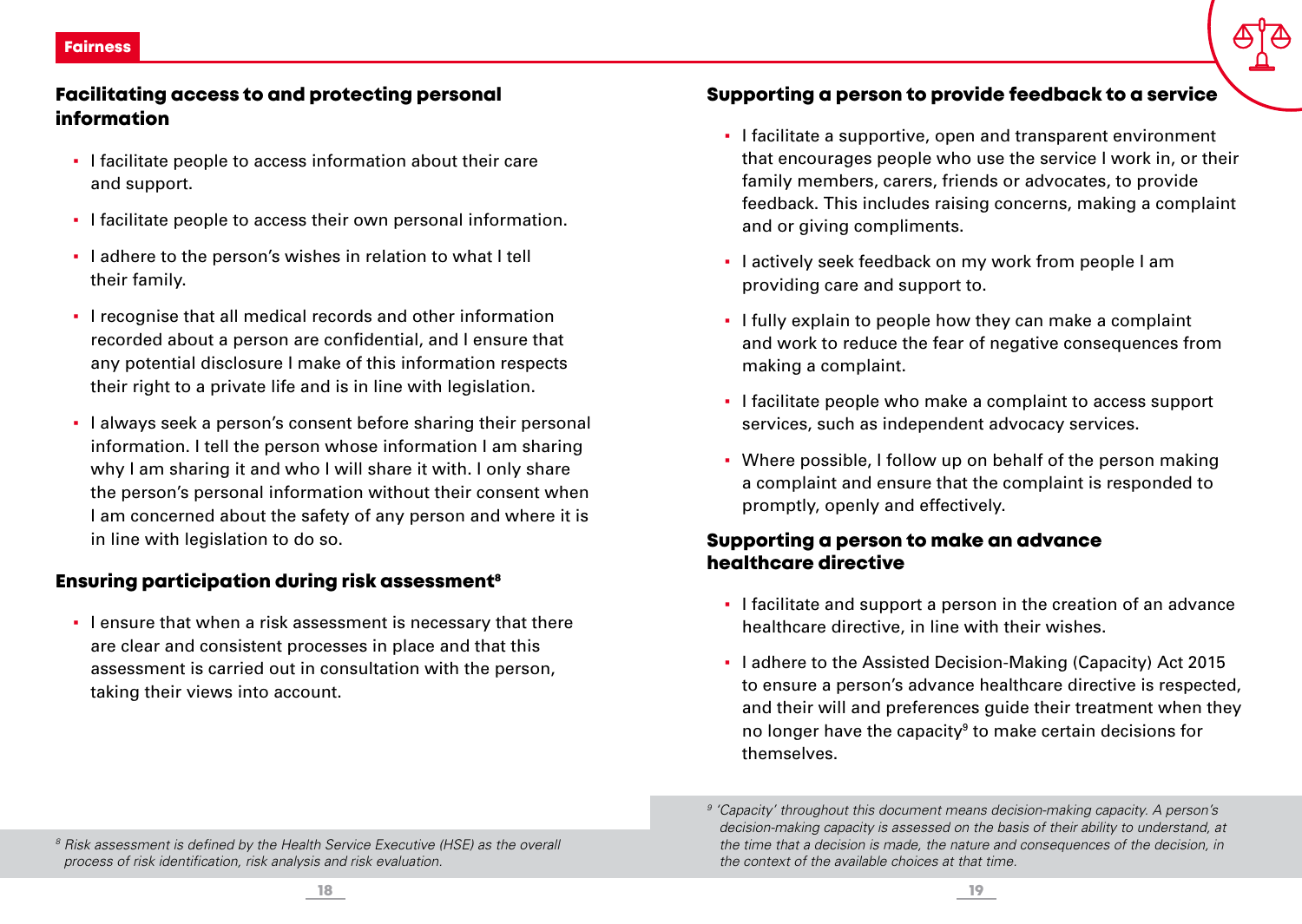# Minimising restrictive practices

- I recognise what restrictive practices are<sup>10</sup> and I uphold my duty of care to promote a restraint-free environment in the service I work in.
- I understand that a restrictive practice should only be approved when there is a real and substantive risk to a person and the risk to the person of not using this practice outweighs the risk of using it.
- Where it is deemed that a restrictive practice is required, I recognise that this should be regularly reviewed.

# Participating in decisions

▪ All decisions should be made with a person in a way that is fair, open, timely and impartial. I ensure that the person is supported, as far as is practicable, to make the decision in question and is given adequate time and support to do so. The person is given the opportunity to be heard and is central to the decision-making process.

**Resource 2** at the back of this quidance provides a decision-making aid that uses a human rights-based approach.

*<sup>10</sup> Restrictive practices are practices which intentionally or unintentionally limit a person's movement, communication and or behaviour.*

# 1.2 Fairness in practice

**FAIRNESS IS UPHELD**

**FAIRNESS** 

 $\overline{\omega}$ 

**UPHELD** 

The following examples illustrate situations where the principle of fairness has been upheld and not upheld.

Marie is detained under the Mental Health Act 2001 in a mental health setting. Staff caring for Marie provide her with full information on her rights, including her right to legal representation, a second independent medical review and an independent review of her detention by a mental health tribunal. Staff go through this information with Marie and ensure her understanding. Staff facilitate Marie's access to these options. Providing this information and support enables Marie to challenge any issue in relation to her detention. It also ensures that staff fulfil their duty by ensuring people using their services are not unlawfully detained.

Liz has an intellectual disability and lived at home with her father until his death. As there were concerns that Liz might not be able to live independently, she was placed in a residential centre. Liz was unhappy in the residential centre and expressed her wish to live independently in the community. Her support team worked with her to put a support plan in place. Liz took part in all discussions about her options and managing risks. She was provided with all the relevant information and training she needed to ensure she understood the choices available to her and could actively participate in the decision-making process regarding her care. After extensive work with Liz, she was supported by staff to move back into the community 12 months later. She now lives independently and receives six hours of support per week.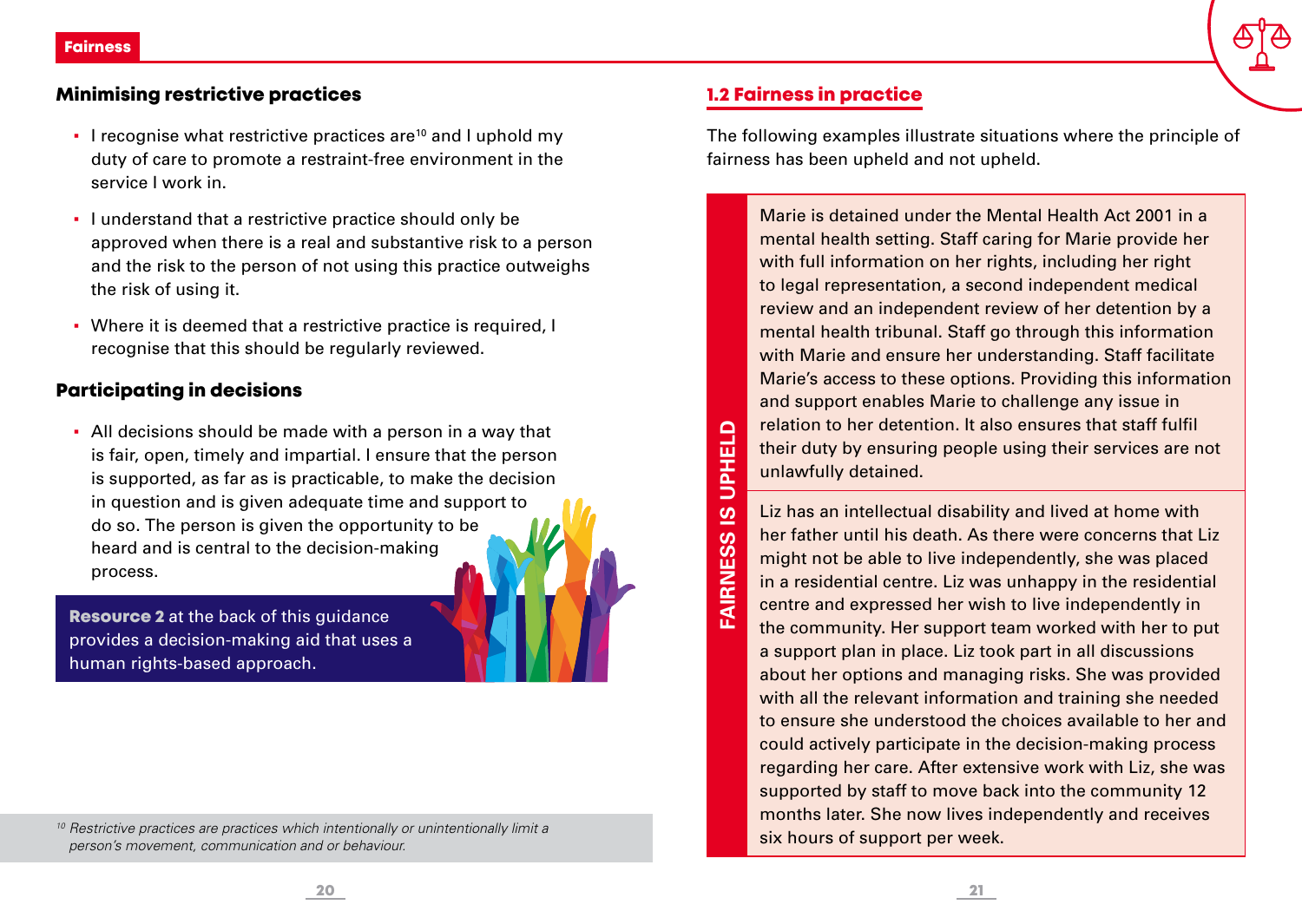Jack has an intellectual disability and lives at home with his parents. Jack's parents control his finances as they believe he is not capable of managing his own money. Jack attends a day centre during the week and has told staff that he would like to manage his own money. Staff are aware that Jack has never been supported to learn the skills of managing his own money. They feel he has the right to choose how he spends his own money and is capable of doing so with training and support. However, they also feel that Jack's parents know best and do not interfere with their wishes. Both the staff and Jack's parents have prevented Jack from managing his own money without legal justification. By making this decision without consulting him, the day care staff and Jack's parents have failed to uphold the principle of fairness.

In an acute healthcare setting, Eamon was recently given a terminal diagnosis. During the appointment, he was informed of his future care pathway but did not receive any additional information on his diagnosis, care plan or alternative care pathways to consider. It took Eamon a number of days to process his diagnosis. Eamon now has many questions about his future care and alternative treatments but does not know where to go to find this information. Eamon was not provided with all of the relevant information relating to his diagnosis and treatment options, and was not provided with a subsequent appointment at which he could follow up with any questions and request more information. Eamon was therefore not supported to make his own informed and independent choice regarding his care pathway. In doing this, the healthcare professional made the treatment decision for Eamon and failed to uphold the principle of fairness.

**FAIRNESS IS NOT UPHELD FAIRNESS IS NOT UPHELD**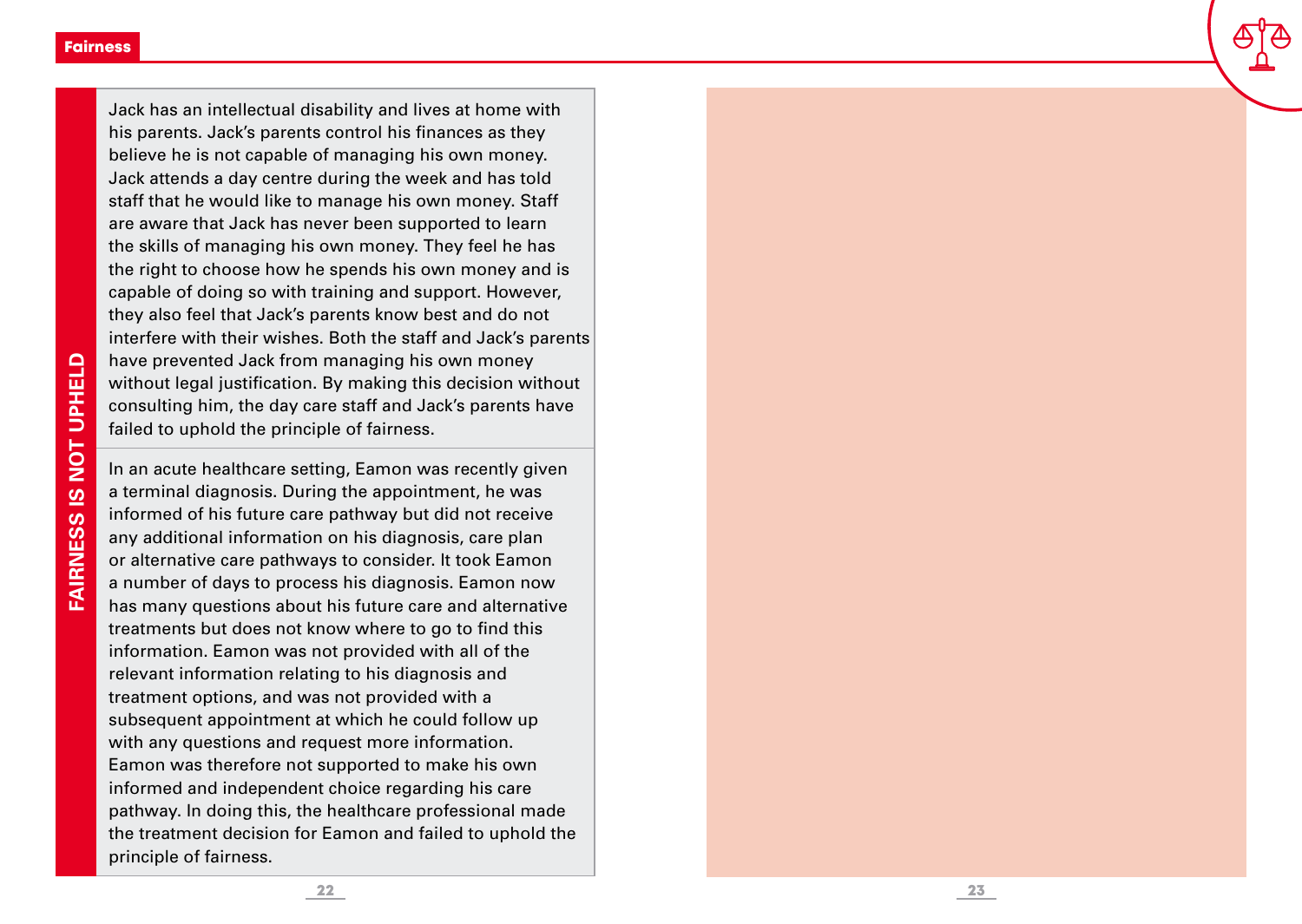

# Respect

Respect is the objective, unbiased consideration and regard for the rights, values, beliefs and property of other people. Respect applies to the person as well as their value systems.

In health and social care settings, respect is shown in the actions towards a person by others and can be demonstrated by communicating in a courteous manner. This helps people feel valued through taking time to get to know them as a person and not as a number or a 'condition'.

Respect is central to providing person-centred care and support. People who use services must be listened to, and what is important to them must be viewed as important to the service. The principle of respect must be upheld regardless of a person's impairment or loss of capacity. Upholding the principle of respect also means that another person nominated by the person themselves, such as a family member, friend, or independent advocate is valued and listened to.

#### How this principle links to legislation

| <b>European Convention on</b><br><b>Human Rights:</b> | <b>United Nations Convention</b><br>on the Rights of Persons<br>with Disabilities: |
|-------------------------------------------------------|------------------------------------------------------------------------------------|
| Article 1, Protocol 1                                 | <b>Article 17</b>                                                                  |
| Article 3                                             | Article 19                                                                         |
| Article 8                                             | <b>Article 21</b>                                                                  |
| Article 9                                             | <b>Article 22</b>                                                                  |
|                                                       | Article 23                                                                         |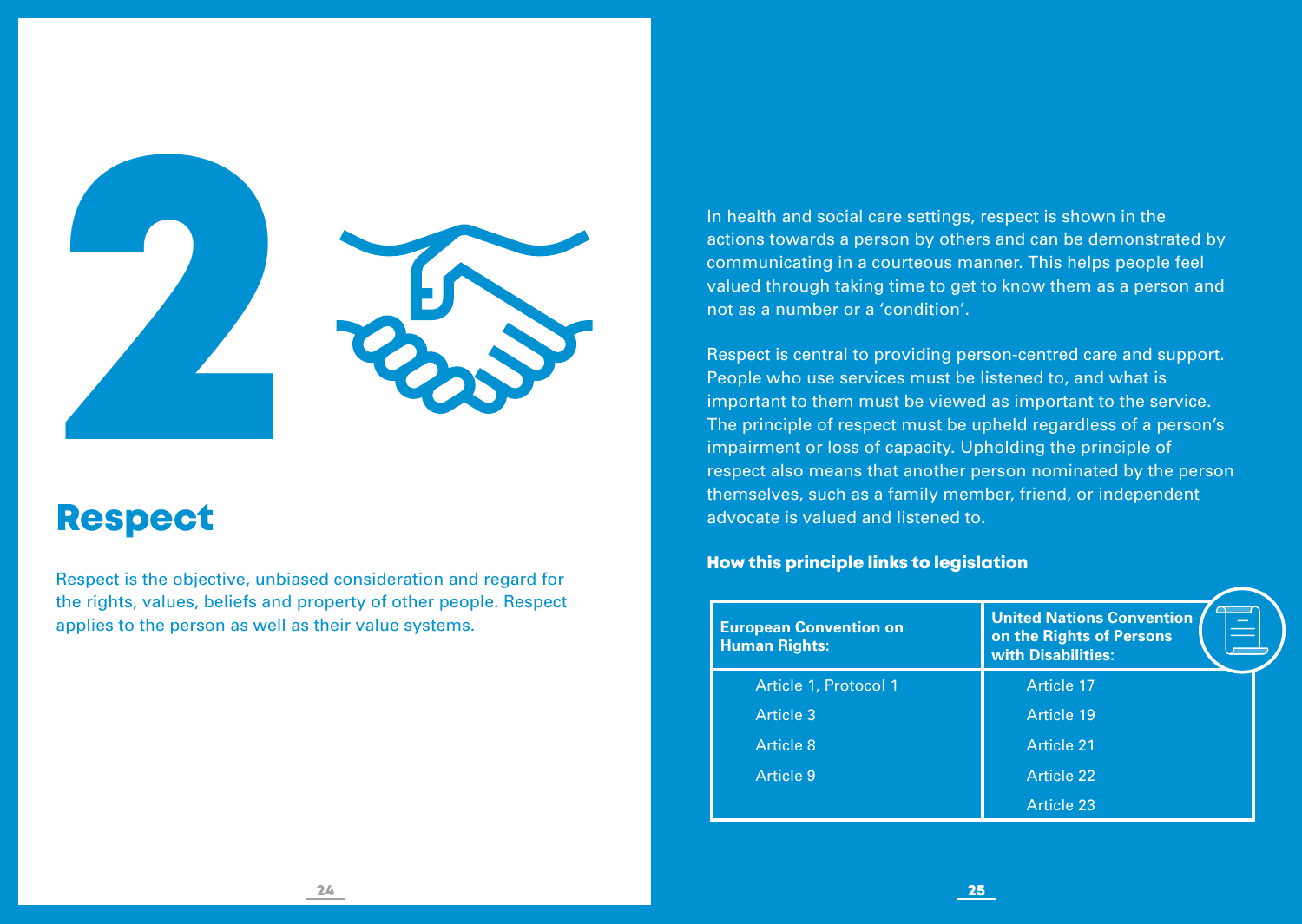#### 2.1 How can I uphold respect in my day-to-day work?"

#### Day-to-day communication

- When meeting a person using the service I work in for the first time, I take the time to introduce myself properly in order to connect with the person from the start. I ensure that the person understands what my role is.
- **.** I take the time to listen to the person, and to understand them as an individual without judgment.
- I ensure that the person has all the available information necessary to make a decision about their care and support and has had their questions answered in a way they can understand. I check the person's understanding throughout this process. This may require the support of an interpreter or independent advocate if requested or needed by the person.
- When providing information to a person, I consider their preferences and their background as they describe these to me; for example previous life experience, educational attainment, literacy, culture and religious beliefs.
- I avoid using technical language to describe the person's condition or care. Instead, I use the person's own words and terms they can understand, in a format they can understand.

#### Person-centred care and support

▪ I respect the person as the expert on their own life and support them to be involved in planning their care and support as much as possible.

- I ensure the person's care and support reflects the goals that are unique to the person and that are meaningful to them. A person's goals should not be dependent on available resources.
- I ensure that a person's care and support focuses on what is important to them, how they want to live and what support they want to achieve their goals. I recognise that their goals should be reviewed regularly and reflect their up-to-date will and preferences. This is reflected in planning their care and support.

#### Supporting relationships

- I take time to get to know the person and their preferred lifestyle.
- I support the person and respect their wishes concerning maintaining and developing personal relationships with family and others. I do this with due regard for the person's own safety.

#### Supporting the achievement of human rights

- I promote the person's right to access appropriate services.
- **.** I support a person to realise all of their rights, including the right to decide where and how they wish to live, the right to have intimate relationships, to marry and to have a family.
- **.** I know who to ask for advice or support within the service I work in if I observe or am concerned that a person's human rights are not being upheld. I also know where to look for information and support outside of the service I work in.

*<sup>11</sup> This is not an exhaustive list but provides an indication of how respect can be supported and promoted.*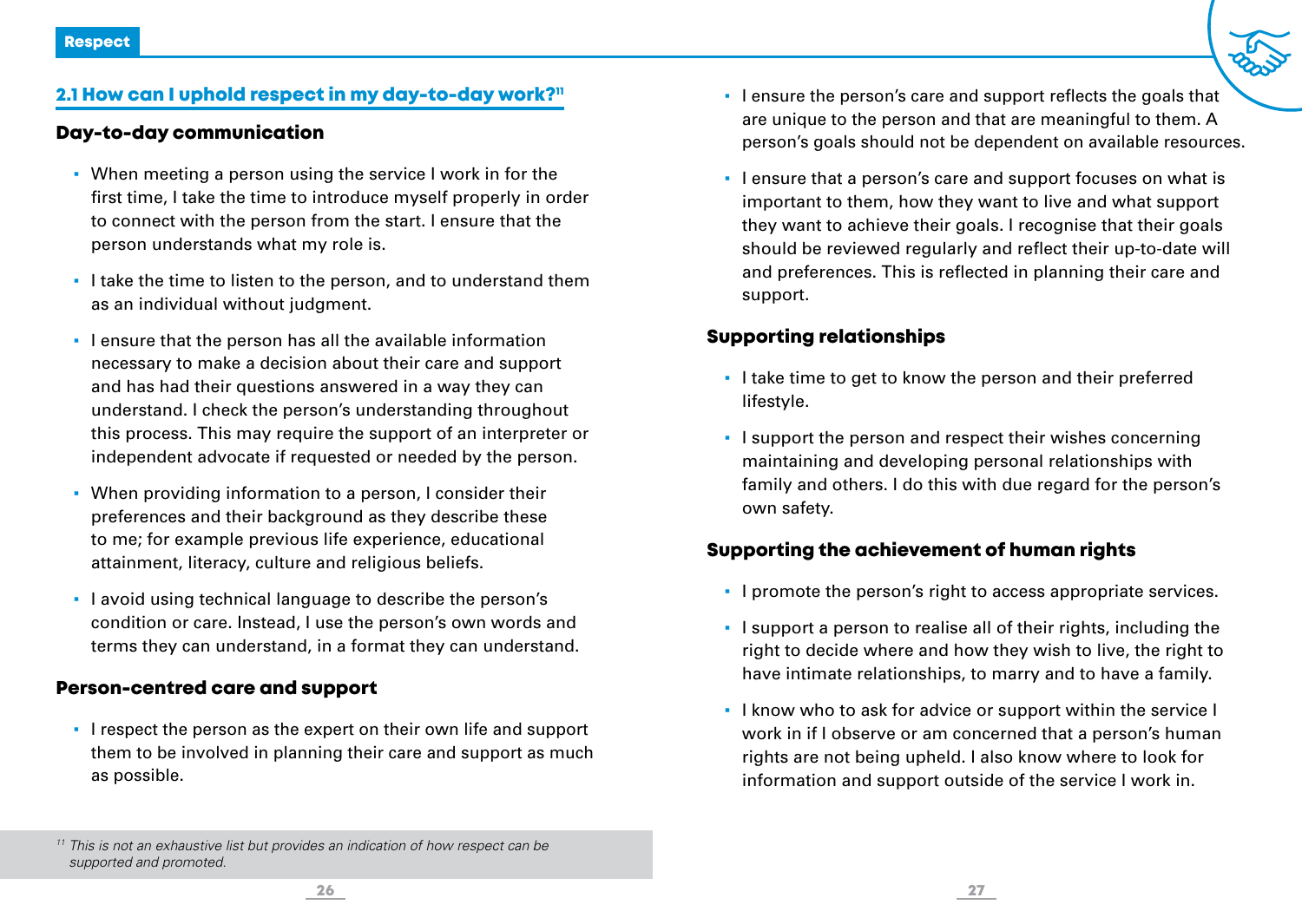**Resource 3** at the back of this guidance provides useful contacts if you are concerned that a person's human rights are not being upheld.

# Respecting property and personal information

- I respect the property and possessions of the people using the service I work in and ensure that they are able to access their possessions and property as required or requested.
- I respect the privacy of a person's personal information and medical records in line with data protection legislation. I share information only where there is a legal basis to do so.

# Participating in developing and evaluating services

- I encourage people to participate in the planning, design, delivery and evaluation of the service when the opportunity arises, and I recognise that their preferences should be reflected in the decisions that are made.
- If there are any changes in the service, I recognise that it is important to consult with the people who use the service and to take their views and preferences into consideration.

# 2.2 Respect in practice

**RESPECT IS UPHELD**

RESPECT IS

**UPHELD** 

The following examples illustrate situations where the principle of respect has been upheld and not upheld.

Liam is a new resident in a residential centre for older people, where he has chosen to live. When he meets a new member of staff, they introduce themselves to him. The staff learn about Liam's background, including his love of painting. When staff speak to Liam, they always address him by his first name as he has requested. They ask Liam if there is anything else that would help him settle into the centre. Liam asks for photos of his family and for his paintings to be displayed around his room. The staff support Liam in picking out and displaying the photos and paintings he would like to keep in his room. Staff have taken the time to get to know Liam and his preferences and have respected his request for access to his possessions.

Claire has an intellectual disability and lives in the community. She is attending a vocational education centre. She wishes to travel on her own by bus to her education centre each day. Claire's circle of support, which includes her parents and support worker, recognise that this is important to her. They listen to her and do not judge her because of her disability. They respect her personal preference and look at how they can best facilitate her choice.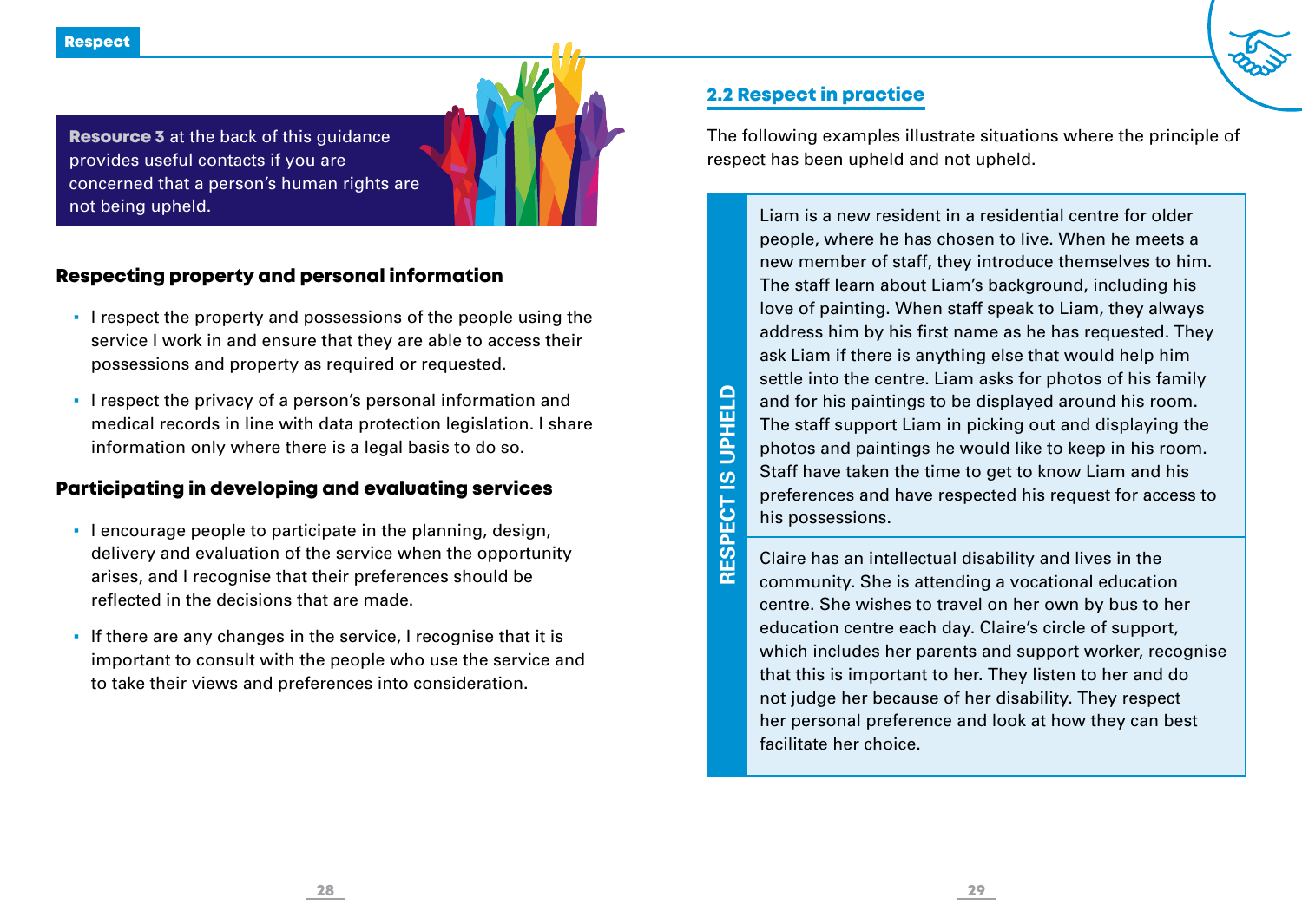Eleanor has a physical disability and is supported to live independently at home. Following a recent hospitalisation with pneumonia, Eleanor was discharged from hospital into a rehabilitation centre without any consultation with her or her family. A person-centred approach was not applied when planning her care; she did not have the opportunity to participate in the planning of her care and her personal preferences were not taken into account. Eleanor does not know how long she will be in the rehabilitation centre. She is worried that when she returns home she will not receive the same level of care with the same people who had been supporting her previously.

Martha lives in a residential centre for older people and shares a room with another resident. Martha would like to keep her possessions and clothes in her own room but there is not enough space. Martha's possessions and clothes are kept in a storage room down the hall and staff choose Martha's clothes for her. Martha cannot access her possessions when she wishes. She would like to be able to personalise her room and choose her own clothes every day but she is not supported by staff to do so. Martha's right to access her possessions and property as desired was not upheld.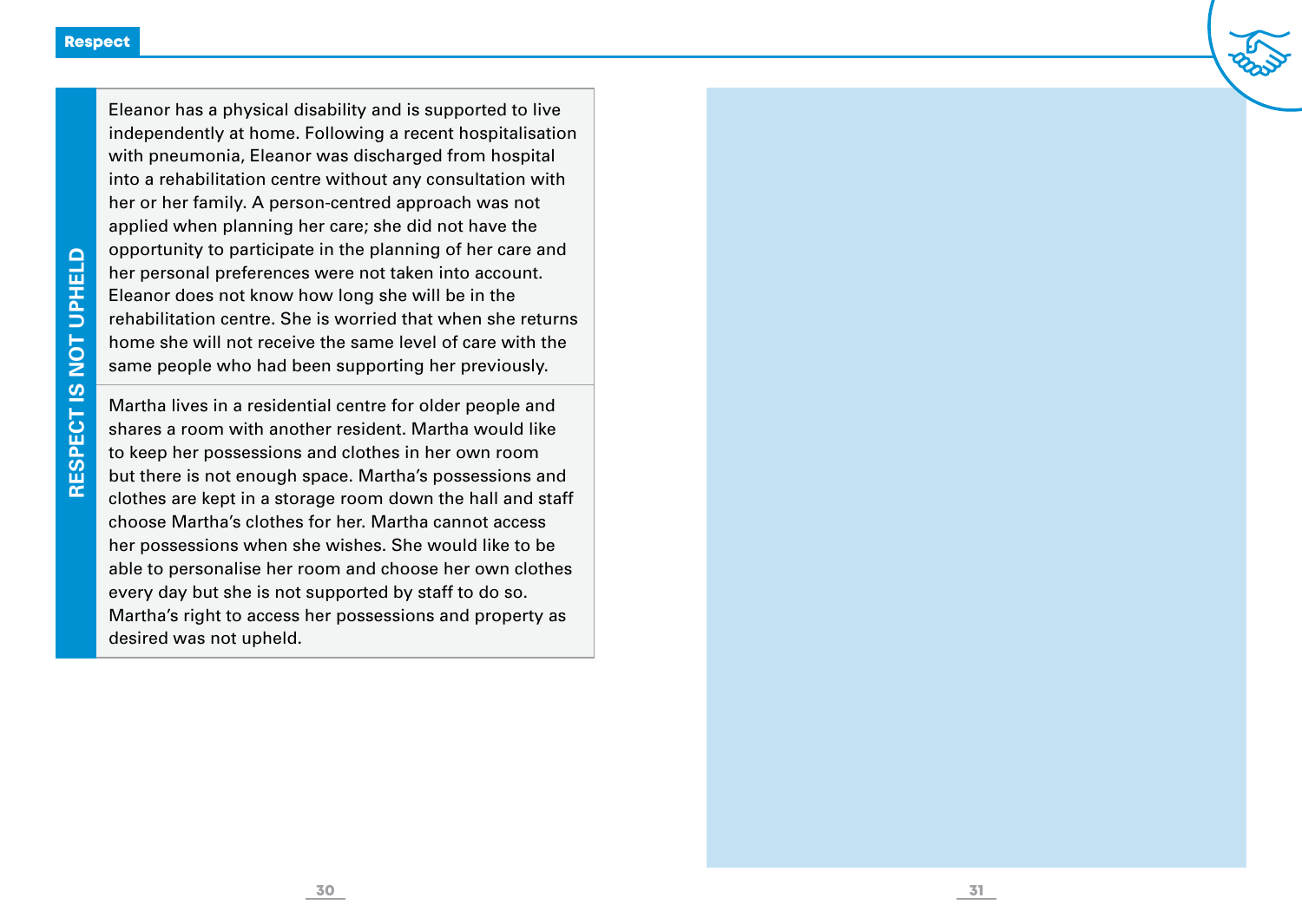

# **Equality**

Equality means people having equal opportunities and being treated no less favourably than other people on the grounds set out in legislation. In an Irish context, these grounds are: age; civil status; disability; family status; gender; membership of the Traveller community; race, colour or nationality; religion or sexual orientation.

Equality in health and social care is about ensuring that no one is discriminated against because of their status or characteristics. Discrimination occurs when someone is treated in a different way to someone else in a similar situation, or where people in very different situations are treated the same. Equity in health and social care means recognising that some people using services, because of their needs or circumstances, require additional help and support to achieve the best possible outcome. Providers have a duty of care to ensure fairness and equity for all people using services. A human rights-based approach strives to ensure that all people using services achieve the best possible outcome from the care and support they receive, regardless of their status or characteristics.

#### How this principle links to legislation

| <b>European Convention on</b><br><b>Human Rights:</b> | <b>United Nations Convention</b><br>on the Rights of Persons<br>with Disabilities: |
|-------------------------------------------------------|------------------------------------------------------------------------------------|
| Article 14                                            | Article 3                                                                          |
|                                                       | Article 5                                                                          |
|                                                       | Article 12                                                                         |
|                                                       | Article 25                                                                         |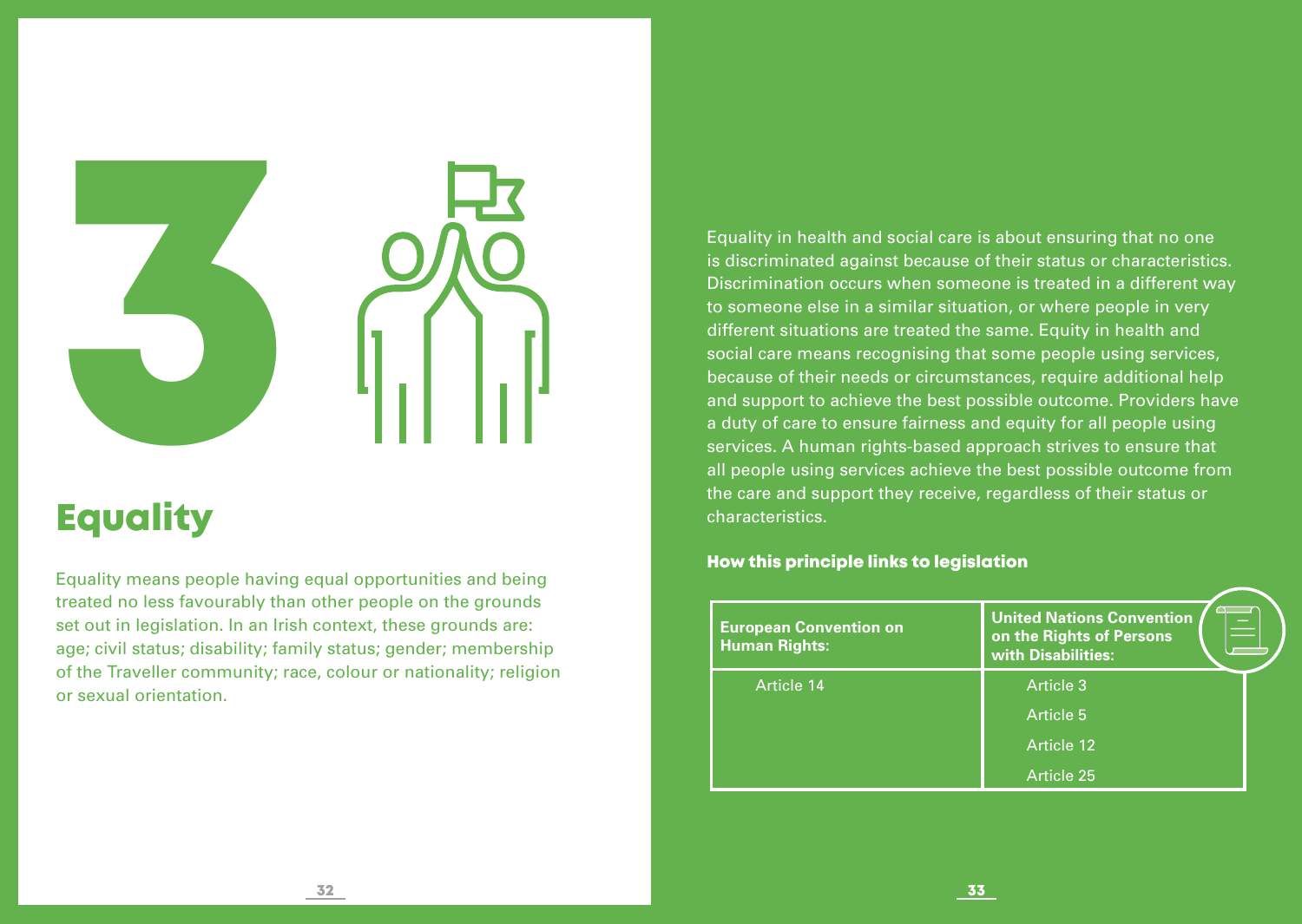

# 3.1 How can I uphold equality in my day-to-day work?<sup>12</sup>

# Communicating respectfully

▪ I communicate respectfully with all people using the service I work in and ensure that each person is provided with information in a format and medium that is tailored to their needs and preferences regardless of who they are or their communication ability.

# Providing quality care and support for all

- I support people who use the service I work in to get the care and support they need regardless of their age; civil status; disability; family status; gender; membership of the Traveller community; race, colour or nationality; religion and sexual orientation. The quality of care and support I provide is the same for everyone.
- Where people have more complex and varying needs, I do everything I can to meet these needs so as to ensure they can achieve the same outcomes as others. I do this, for example, by ensuring longer appointments are provided when necessary and possible, relevant information is accessible to everyone, and everyone has information about and access to relevant population health screening programmes, for example BreastCheck.

# Presuming and supporting capacity

▪ I recognise that I must always presume that a person has capacity and that I never judge a person's decision-making ability based on age; civil status; disability, family status;

gender; membership of the Traveller community; race, colour or nationality; religion, or sexual orientation.

# Promoting participation in society

▪ I take effective and appropriate steps to facilitate and promote a person's full inclusion and participation in society, for example supporting them in their right to vote, have relationships, and participate in and have valued roles within political, religious, social, cultural and self-help or advocacy organisations.

# Encouraging equality and a human rights-friendly service

- I recognise the importance of there being a culture of equality within the service I work in, where all people receive equitable care and support so that they can achieve the best possible outcomes.
- I am aware that there should be no blanket policies, conditions or rules in place in the service I work in that can negatively impact people's human rights, for example their right to liberty.

# Facilitating access to representation

- I support the right of people to access legal representation of their choice when requested or needed.
- I support the right of people to access independent advocacy representation of their choice when requested or needed.

<sup>&</sup>lt;sup>12</sup> *This is not an exhaustive list but provides an indication of how equality can be supported and promoted.*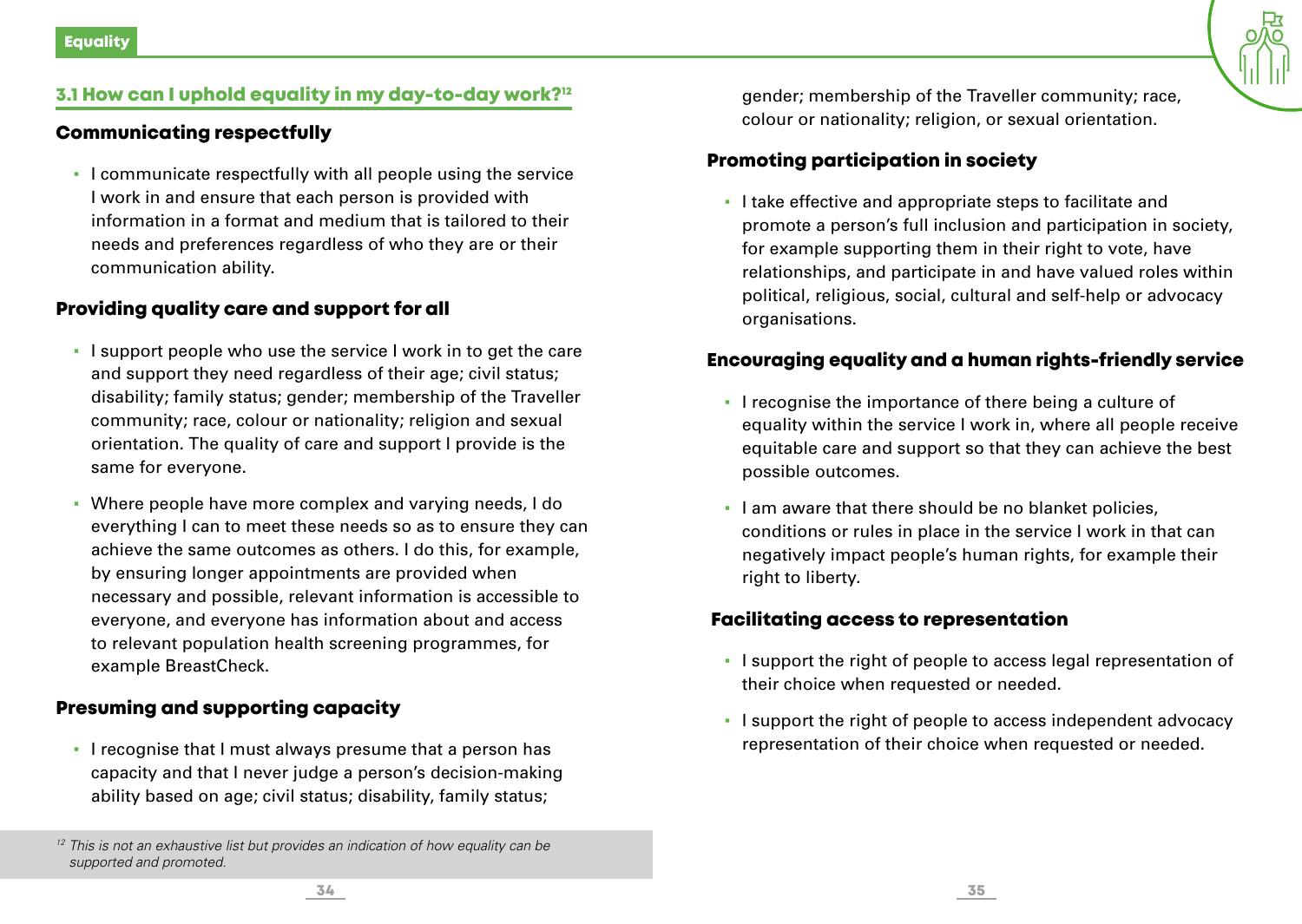#### 3.2 Equality in practice

The following examples illustrate situations where the principle of equality has been upheld and not upheld.

Sharon is an adult with an intellectual disability and wishes to have a sexual relationship with her boyfriend. Sharon's support workers recognise Sharon's right to a private and family life, including her sexual and reproductive rights. Due to previous conversations with Sharon about personal relationships, they have concerns about Sharon's capacity in relation to this decision and they want to make sure that she understands the decision she is making. With Sharon's agreement they conduct a capacity assessment in relation to her choice to have a sexual relationship. Sharon demonstrates her capacity to make this decision as she shows a clear understanding of personal and sexual relationships. She also understands the risks involved, including sexually transmitted infections and pregnancy, and is aware of various methods of contraception and how to access them if she chooses. She can clearly distinguish between relationships that are abusive and non-abusive. Sharon knows that staff are there for her if she needs their support or if she has any questions. By supporting Sharon in her decision, staff have taken the appropriate steps to ensure her right to respect for private and family life is upheld and to ensure she is not discriminated against because of her disability.

Annan is a Hindu. He is receiving care in an acute setting. Annan's condition has deteriorated and staff inform Annan's family that he is dying. Staff are aware of Annan's beliefs and discuss with his family how they can respect these beliefs. Just before death, Annan's family inform staff that he must be removed from his bed to the floor in keeping with his beliefs. Staff uphold the principle of equality and ensure Annan's religious beliefs are facilitated and respected.

Sam is in his 90s and is living in an older person's residential centre. He likes to be able to walk down to the local shops and pub. In the centre, there is a policy in place to keep the front door locked in case residents with cognitive impairments leave the centre unattended. Sam does not have a cognitive impairment and this blanket policy impacts on his right to liberty. Sam is being discriminated against and is frustrated that he has to ask for permission each time he wishes to go outside.

English is not Nadia's first language and she often chooses to bring her friend, who speaks fluent English, with her to healthcare appointments to interpret and ensure she does not miss any important details. On one occasion, Nadia had a hospital outpatient appointment. However, her friend was not available to attend the appointment with her. Nadia phoned ahead to ask for an interpreter for the appointment but was told by the clinic secretary that this would not be possible. Nadia felt discriminated against and that no attempt was made to access an interpreter for her. As a result of not having an interpreter, Nadia did not understand everything that was discussed with her and her ability to make an informed decision was compromised.

**EQUALITY IS NOT UPHELD**

**EQUALITY IS** 

**DOL** 

**UPHELD**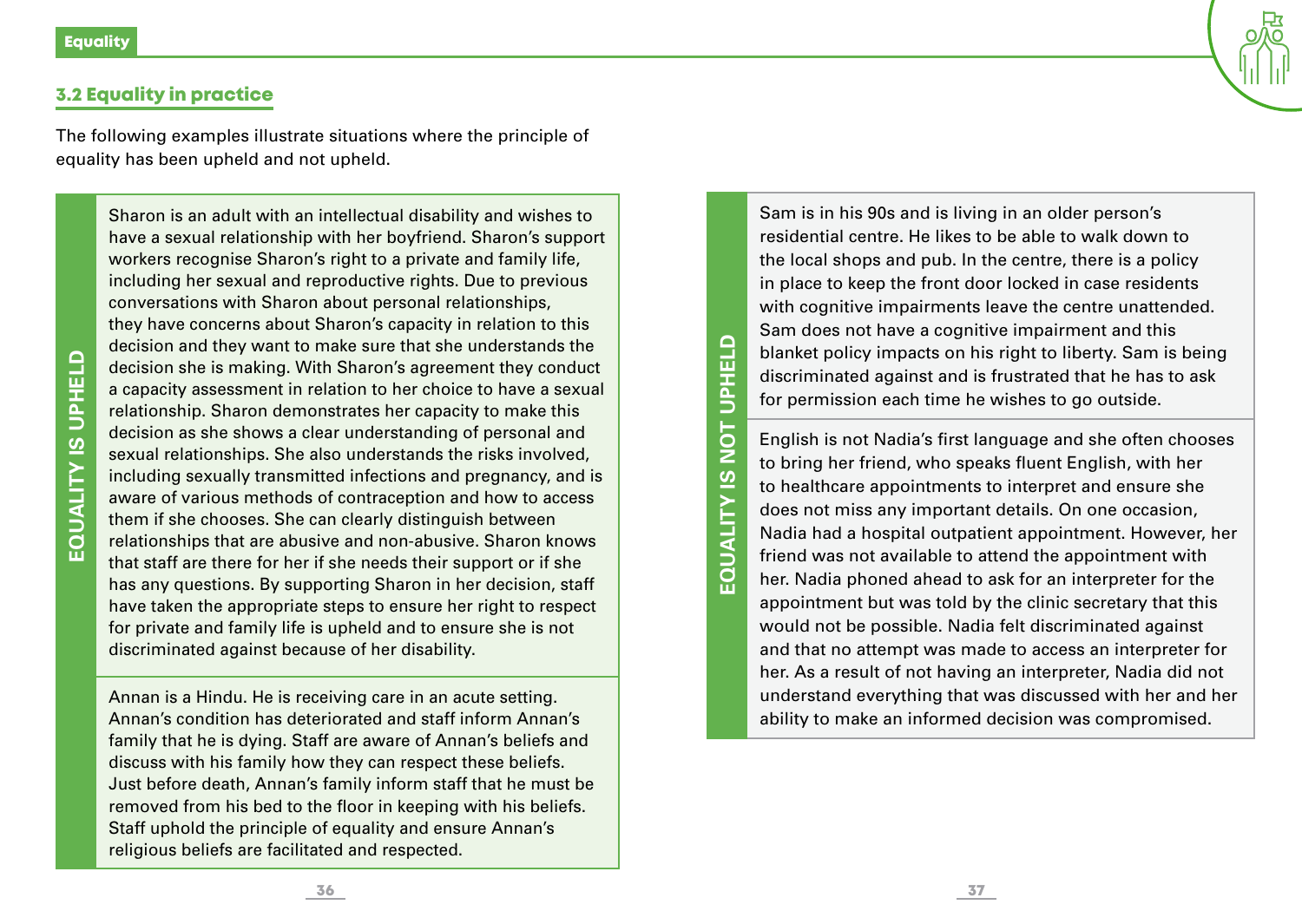# **1998**<br>Bignity

# **Dignity**

Dignity means treating people with compassion and in a way that values them as human beings and supports their self-respect, even if their wishes are not known at the time.

Dignity is central to the idea of human rights and all human rights are connected to human dignity. When human dignity is upheld in health and social care settings, it supports people using services to feel safe and improves their outcomes. It also improves working relationships and can result in positive outcomes for staff. Lack of dignity is a common theme in examples of abuse and neglect in health and social care settings, including malnutrition and dehydration; physical, psychological or sexual abuse; ignoring calls for help; unchanged bed sheets; not feeding people properly; pressure ulcers; poor personal care; being made to wear incontinence wear when unnecessary; restrictive practices; and bullying, patronising and condescending attitudes. A lack of dignity can result in feelings of insecurity, guilt, shame, worthlessness, anger, frustration, lack of confidence, inadequacy and reduced motivation. It can also result in reduced quality of care and support and decreased satisfaction among staff.

#### How this principle links to legislation

| <b>European Convention on</b><br><b>Human Rights:</b> | <b>United Nations Convention</b><br>on the Rights of Persons<br>with Disabilities: |
|-------------------------------------------------------|------------------------------------------------------------------------------------|
| <b>Article 3</b>                                      | Article 3                                                                          |
| Article 5                                             | Article 15                                                                         |
| Article 8                                             | Article 16                                                                         |
|                                                       | Article 17                                                                         |
|                                                       | <b>Article 22</b>                                                                  |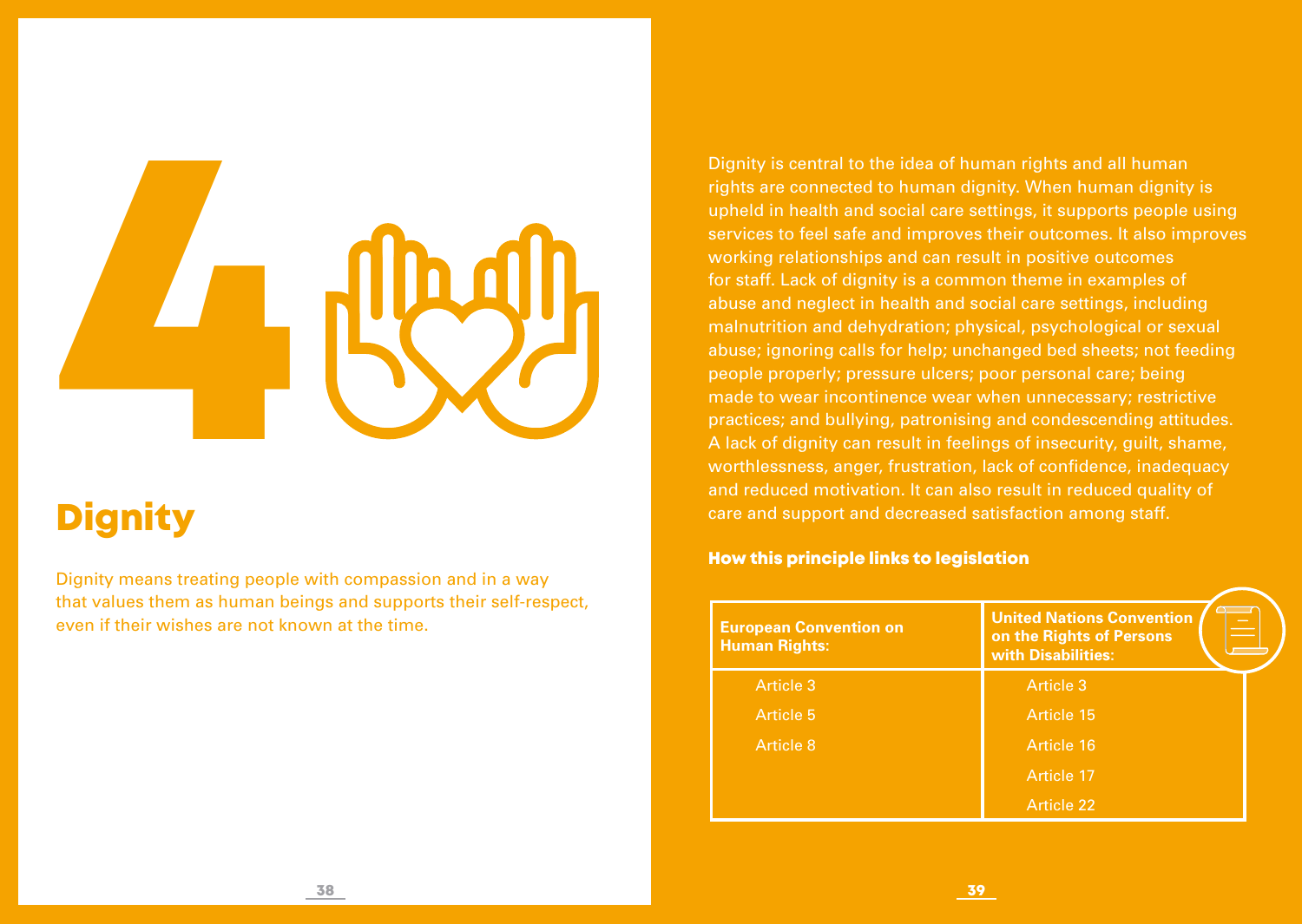# 4.1 How can I uphold dignity in my day-to-day work?13

#### Meeting basic needs

- **.** I ensure people using the service I work in have their basic needs met, for example food, clothing and personal care (including assisting with oral and dental care), and that they feel safe, comfortable, valued and respected.
- I ensure that they have access to appropriate food and hydration so that they do not suffer from malnutrition or dehydration. I ensure that food and drink is always within a person's reach and offer assistance if support is required to eat or drink.
- **.** I ensure that people are not neglected or treated in any way that is likely to cause harm. For example, I make sure that no one is left in a soiled state.

#### Maintaining privacy

- I make sure to respect the privacy of people when supporting them to undress, bathe and dress.
- I discuss a person's health and care in a private setting or, in a situation where there is no private space available, I make all efforts to ensure their privacy; for example lowering my voice or moving closer to the person so as not to be overheard by others.
- **· I make sure to properly cover a person during a physical** examination or when I am assisting them with their intimate care.

▪ I avoid rushing a task so as not to impact their privacy and dignity.

#### Communicating sensitively

- I address and refer to people who use the service I work in by their preferred name and gender pronoun.
- I communicate with people in a way that acknowledges and respects their individuality, dignity and personal identity. I do this whether or not the person is able to communicate verbally. If a person is unable to communicate verbally, I work with the person and others who know them, as well as with other team members, to understand the best way to communicate with them. I strive to make sure that they understand me and that I understand them.
- I take care not to patronise or be condescending towards a person regardless of their age or any other status.
- I ensure that a person's dignity is maintained at all times even if they are unconscious, and unable to communicate.

#### Supporting a person's preferred lifestyle

▪ I always enquire about a person's preferred lifestyle, including routines, pets, personal care, clothing preferences, religious and cultural preferences, and facilitate their lifestyle as much as possible. This can be something as simple as providing preferred food options during mealtimes. Where a person's preferred lifestyle is not easily known, I consult with others who know them to ascertain their past and present preferences.

<sup>&</sup>lt;sup>13</sup> This is not an exhaustive list but provides an indication of how dignity can be *supported and promoted.*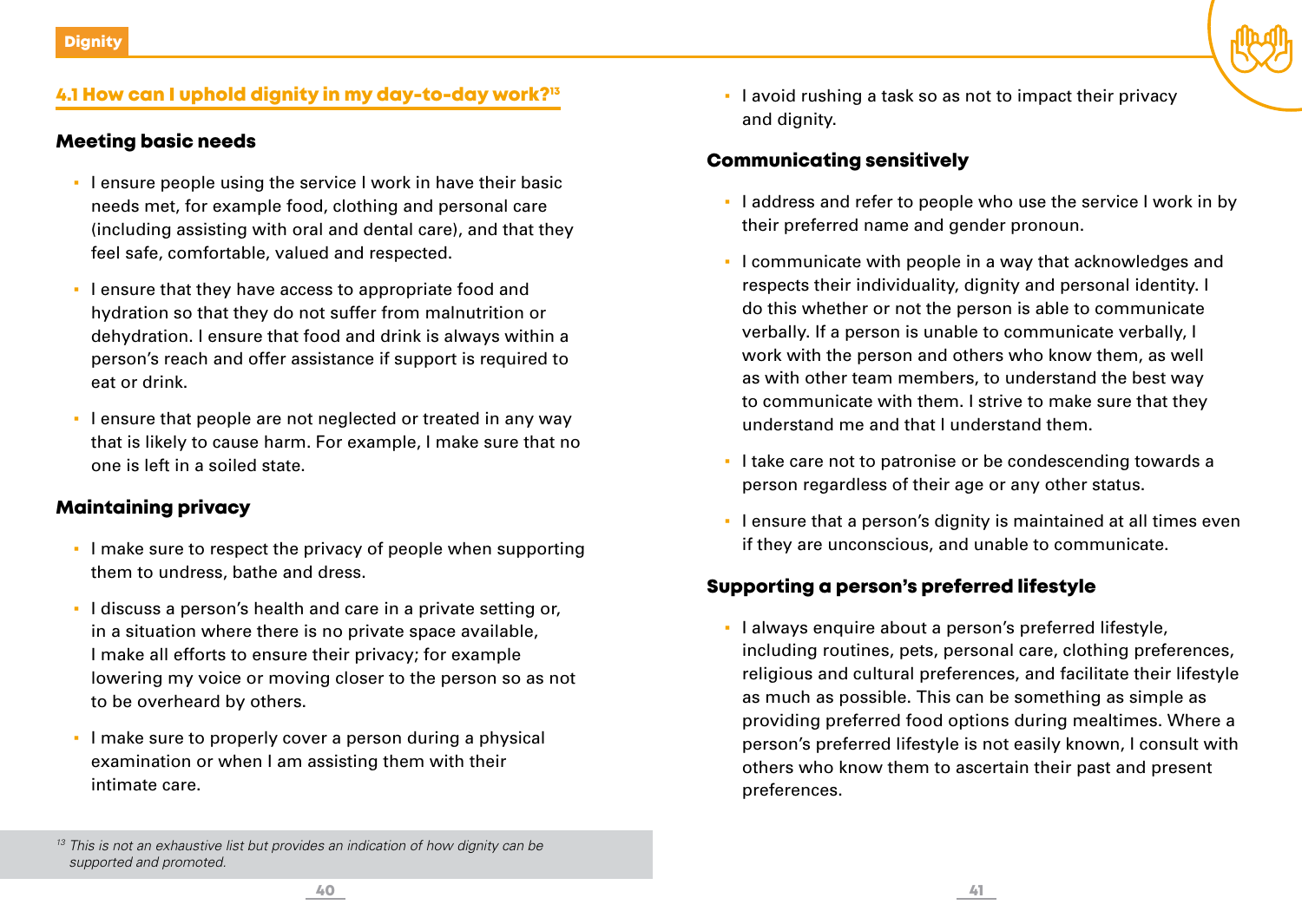

# Minimising restrictive practices

**EXECT** I ensure that a person is supported to move around freely. For example, I ensure that a person is not confined to a bed or chair when this is unnecessary.

> **UPHELD DIGNITY IS UPHELD DIGNITY IS**

# 4.2 Dignity in practice

The following examples illustrate situations where the principle of dignity has been upheld and not upheld.

Fiona is pregnant and has started to experience depression. She has been referred to a midwife with mental health expertise in her local maternity hospital. Fiona does not want others finding out about her depression. The mental health midwife ensures that her privacy is respected at all times. When Fiona is called for her appointment, although the room is a few minutes walk from the waiting area, the midwife ensures they are in the consultation room and cannot be overheard before they begin talking.

Graham has an intellectual disability and is on an endof-life pathway with a terminal illness. He is receiving care in his own home. Graham is weak and has difficulty swallowing. Staff ensure that Graham is supported to eat and drink. Staff have upheld his dignity by ensuring these basic needs are met. Staff have taken time to get to know Graham and they learn that his favourite drink is whiskey and coke. On the occasions when he requests it, Graham is supported to have his favourite drink with thickener. Staff have also upheld Graham's dignity by taking the time to get to know him and facilitating his preferences.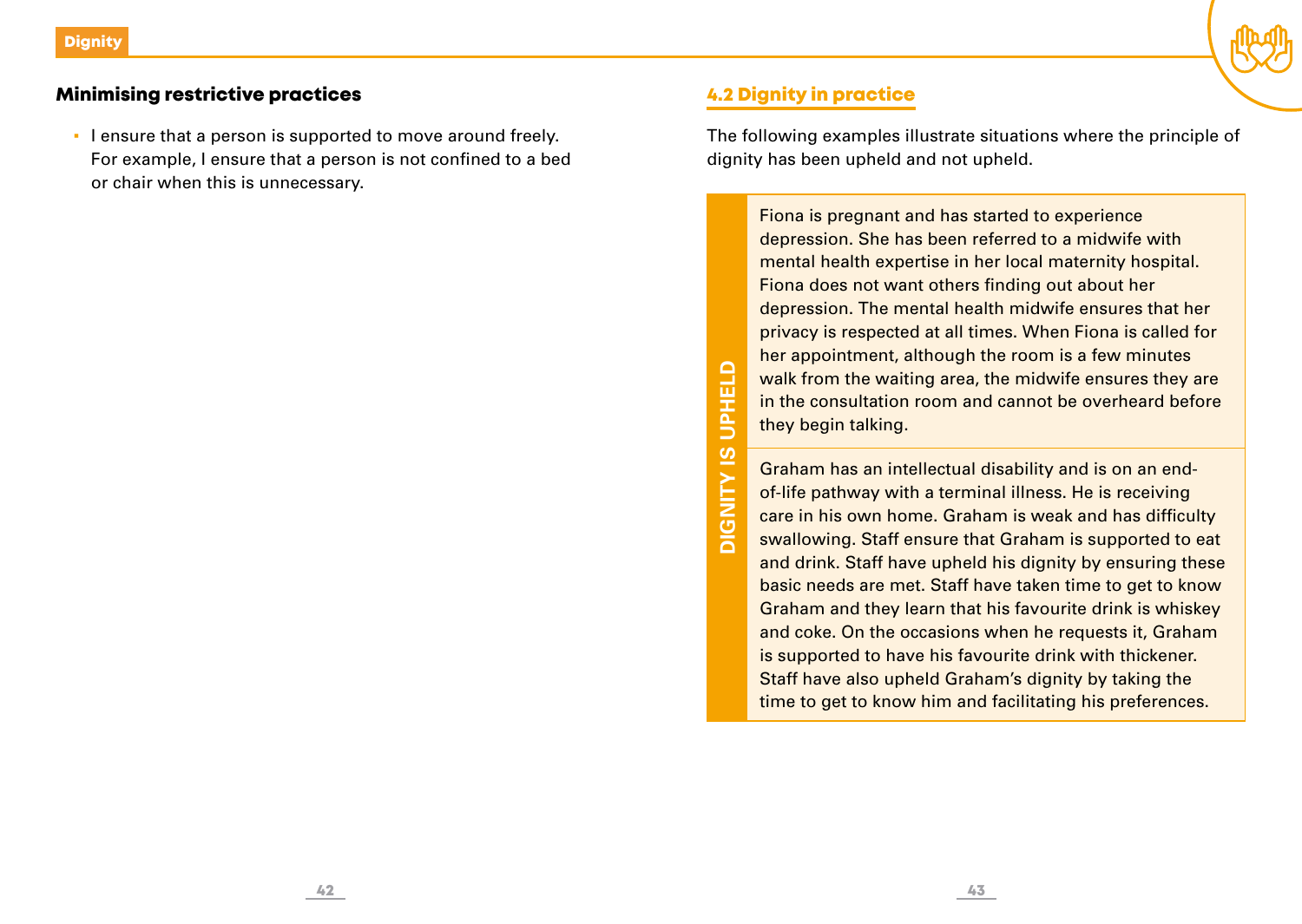Daniel has difficulties communicating verbally and is admitted to hospital with complications associated with his diabetes. The healthcare practitioners do not speak to Daniel about what care they are providing to him or what interventions are being carried out, because he cannot communicate verbally. In addition, staff do not assess whether Daniel can understand them and if there are other ways to communicate with him. Daniel is not provided with additional support to help him to communicate with staff and therefore is not involved in any decisions regarding his care.

Rebecca is an 80-year-old woman with severe arthritis. She lives in a residential centre. Rebecca needs support to get out of bed and is often told to relax and to have her breakfast in bed. Rebecca knows this is because there is not enough staff to help her to the dining room. Rebecca's preference, however, is to get out of bed and to have her meals in the dining room with other residents. On one occasion, low staffing levels in the centre led to Rebecca not being facilitated to leave her bed for an entire day. Rebecca was told they could not get her out of bed because of staff shortages and was given an incontinence pad to wear. She becomes very upset as she is able to use toilet facilities with assistance and feels her dignity has been compromised.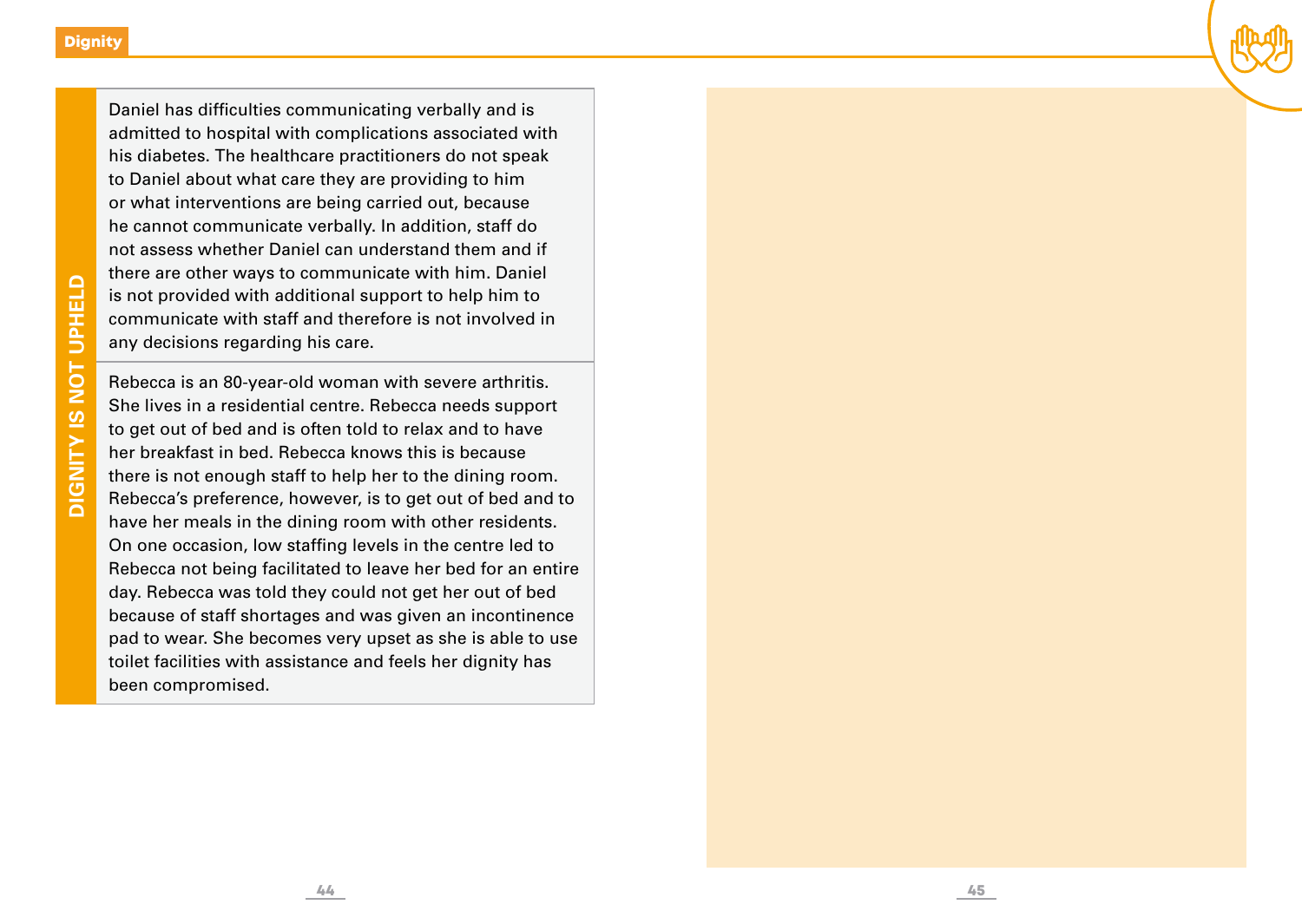

# Autonomy

Autonomy is the ability of a person to direct how they live on a day-to-day basis according to personal values, beliefs and preferences. In a health and social care setting, autonomy involves the person using a service making informed decisions about their care, support or treatment.

In a health and social care setting, people may require different levels of support to assert their autonomy and make their own decisions. This means staff have a key role in this process. The ability to be autonomous, and make decisions, can and must be supported and developed. Respecting and supporting autonomy is important in health and social care as it is a fundamental aspect of person-centred care and support.

Respecting a person's autonomy in health and social care involves meaningful communication. It is important to recognise that it can also involve negotiation and compromise when a person's will and preferences impact on the rights, care and safety of others. A person's autonomy may also be impacted when there is a legal basis for it not to be upheld.

#### How this principle links to legislation

| <b>European Convention on</b><br><b>Human Rights:</b> | <b>United Nations Convention</b><br>on the Rights of Persons<br>with Disabilities: |  |
|-------------------------------------------------------|------------------------------------------------------------------------------------|--|
| Article 3                                             | Article 3                                                                          |  |
| Article 5                                             | Article 12                                                                         |  |
| Article 8                                             | Article 14                                                                         |  |
|                                                       | Article 19                                                                         |  |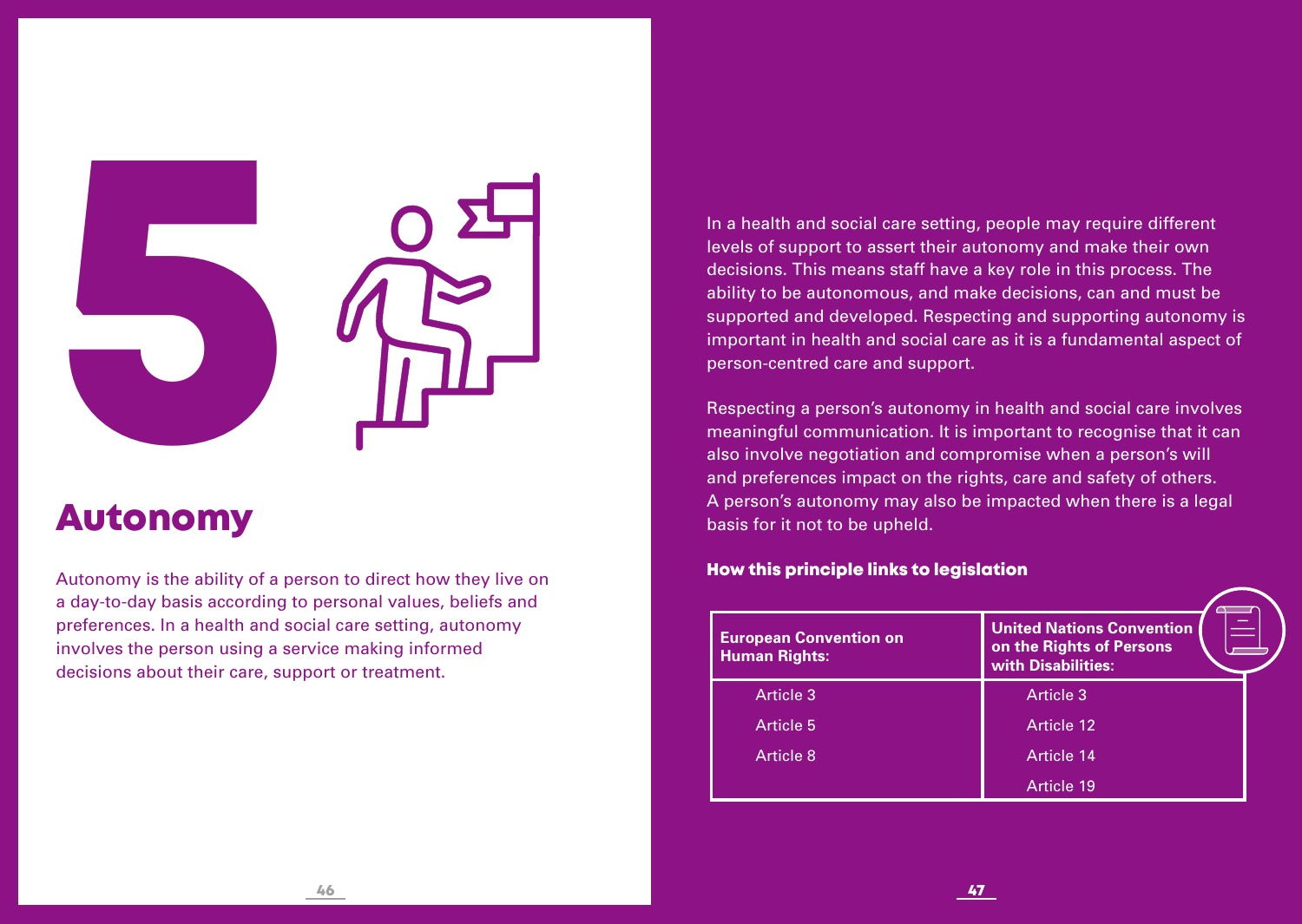#### 5.1 How can I uphold autonomy in my day-to-day work?14

#### Seeking consent

- I make sure that I communicate clearly and effectively with the person using the service I work in. I use language or other means of communication that they can understand and do not use medical or social care jargon. I always support the person in their decision-making process in relation to their care and support.
- I make sure that the person is provided with adequate and relevant information about their care and support options, including the advantages and disadvantages of each option, to ensure they can make a fully-informed decision.

# Understanding and respecting a person's will and preferences

- I make sure that I understand and regularly review the will and preferences of a person to ensure that I can promote and support their autonomy when assisting in or supporting their decision-making process.
- In order to make sure a person's autonomy is upheld, I support their choice in relation to care and support, regardless of whether or not I believe it is the right decision. I understand that a person has the right to make a decision that may appear to me to be unwise.
- I ask for advice or support if I observe or am concerned about undue influence on a person's decision-making.

## Supporting capacity and responding accordingly

- I always presume a person has capacity and work to fully support them to make a decision for themselves.
- I recognise that I cannot presume that a person lacks capacity in relation to a certain matter or decision on the basis that the decision they make seems unwise to me.
- **•** If a person has been assessed<sup>15</sup> as lacking capacity under the Assisted Decision-Making (Capacity) Act 2015 in relation to a certain matter or decision and if an intervention is urgent and it is unlikely that the person will recover capacity to make a decision in the short term, I ensure that any action I take is proportionate to the seriousness of the issue at hand and minimises any restrictions to their human rights. In addition, I make every effort possible to ensure that their past and present will and preferences have been determined. This includes considering the views of any person named by the person themselves, whether a family member, a friend, or independent advocate, and consider any written documentation or any other record (such as an advance healthcare directive) and ensure that any decision made takes these into account.

*<sup>14</sup> This is not an exhaustive list but provides an indication of how autonomy can be supported and promoted.*

*<sup>15</sup> The functional test is a time specific and issue specific test, set out in the Assisted Decision-Making (Capacity) Act 2015, for the assessment of a person's capacity where concern exists. A person is determined to lack capacity to make a decision if they are unable to understand the information relevant to the decision, retain that information long enough to make a voluntary choice, use or weigh that information as part of the process of making the decision and communicate his or her decision in whatever way they communicate.*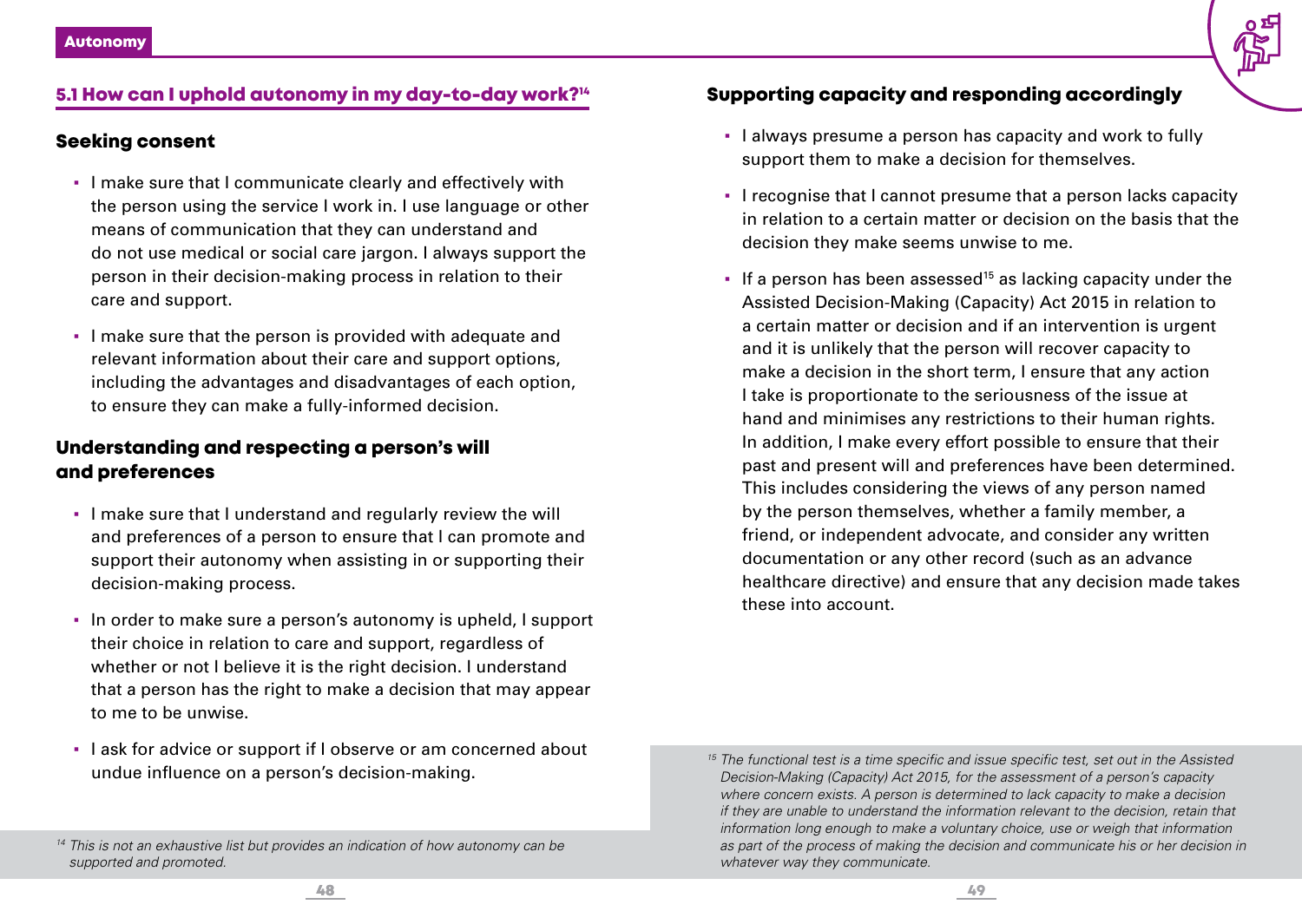- I recognise that capacity is time and issue specific. Although a person might have been assessed as not having capacity to make a decision at a particular moment in time, I understand that when it is relevant and possible for me to do so, I should make sure that their capacity is reviewed and that changes are made accordingly.
- I recognise that, where capacity is assessed as limited, the person should be supported to increase capacity to make an informed decision or reduce a restriction through skills development, in line with their preferences.

#### Minimising restrictive practices

▪ I always explore options other than restrictive practices when a person displays behaviour that challenges, or behaviour that is disruptive. I also make sure that when a restrictive practice is used, it is proportionate to the behaviour it is being used to restrict; is the least restrictive option; is applied for the shortest possible time; and is subject to a timely review. I understand that this is also an opportunity to trial alternatives that are less restrictive and or for a shorter period of time.

#### Supporting participation

▪ I encourage the participation of people in the assessment, planning, delivery and evaluation of their care and support as much as possible and as much as the person wishes. I recognise that a person's wishes to engage may change over time and where a person chooses not to engage, I regularly review their interest to re-engage.

# Supporting independent living

▪ I make sure that I support people as much as possible to maintain or develop their ability to live independently and develop the skills necessary for community living.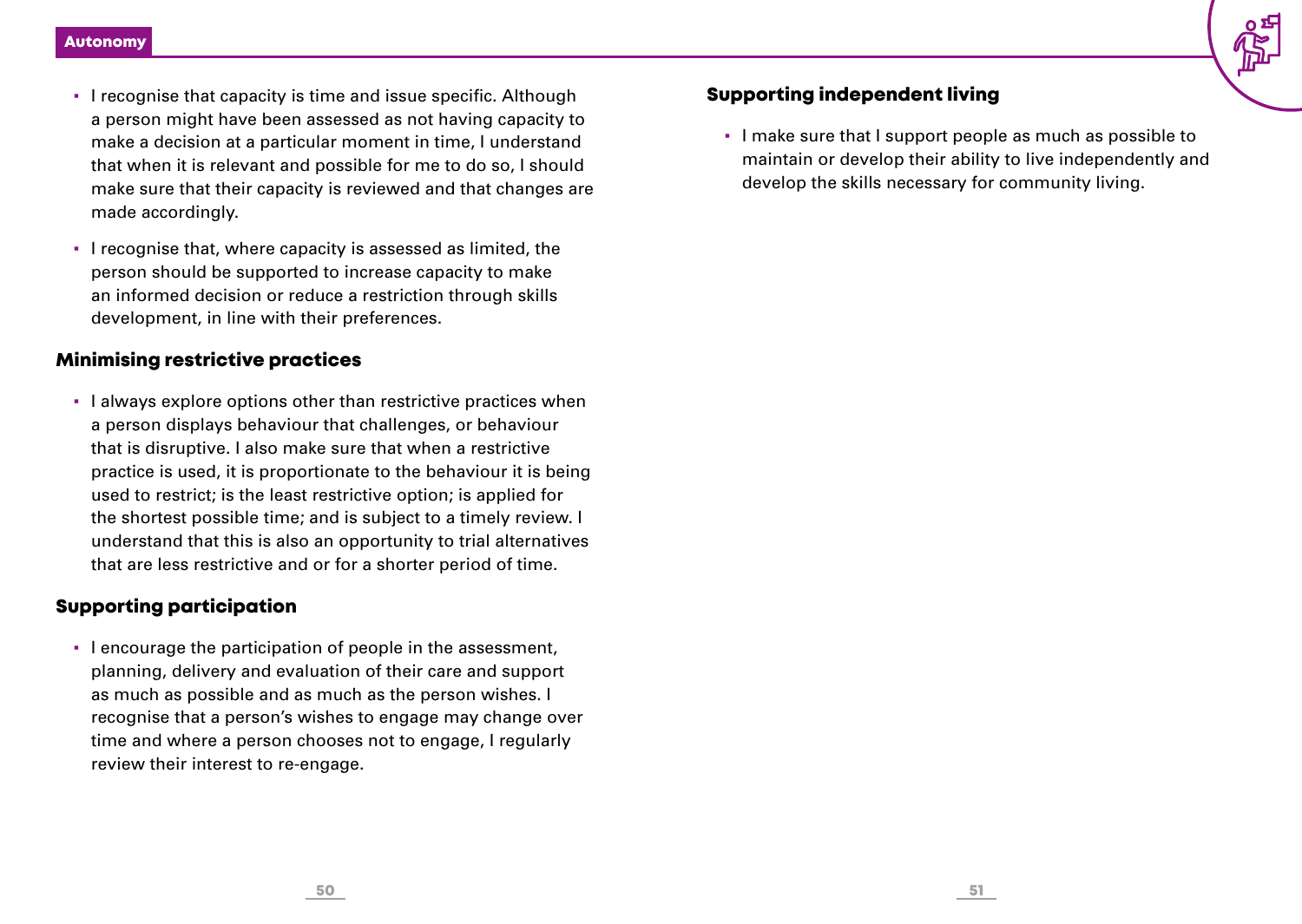# 5.2 Autonomy in practice

The following examples illustrate situations where the principle of autonomy has been upheld and not upheld.

Jane has a physical disability and had been living in a residential centre. However, she wished to live at home. Following discussion and assessment, her support team in the residential centre felt that this was not ideal, as she was considered to be a person with high needs. Jane and the team discussed this and she understood and agreed that she would not receive the same level of care at home that she would have in the residential centre. Jane's wishes were respected and she was supported to take a measured risk. This was not about discharging Jane from the service, but about supporting her to transition from the residential centre and continuing to provide her with care in a different setting. Staff supported Jane in exercising her autonomy by understanding and respecting her will and preferences and supporting her to live independently. Staff communicate with Jane on a regular basis to make sure that her new living situation is working well for her and identify any additional supports that she may need.

**UPHELD AUTONOMY IS UPHELD AUTONOMY IS**  Kieran had a stroke a number of years ago and is being cared for in a residential centre. Since then, he has had difficulty swallowing and communicating verbally. Medical advice was to introduce percutaneous endoscopic gastrostomy (PEG) feeding, where he would be fed through a tube into his stomach. All information relating to Kieran's treatment options were explained to him in an accessible way over a six-month period. He was facilitated to ask questions and express his choice of treatment throughout this time. Kieran fully understood all of his options. He did not want PEG feeding to be introduced as he felt it would impact on his enjoyment of the social aspect of eating and mealtimes. As a result, the procedure did not go ahead. Instead, staff in the residential centre arranged extra support for him when he was eating. Through correctly seeking consent and supporting Kieran to make a fully informed decision regarding his preference for eating, staff have upheld his autonomy.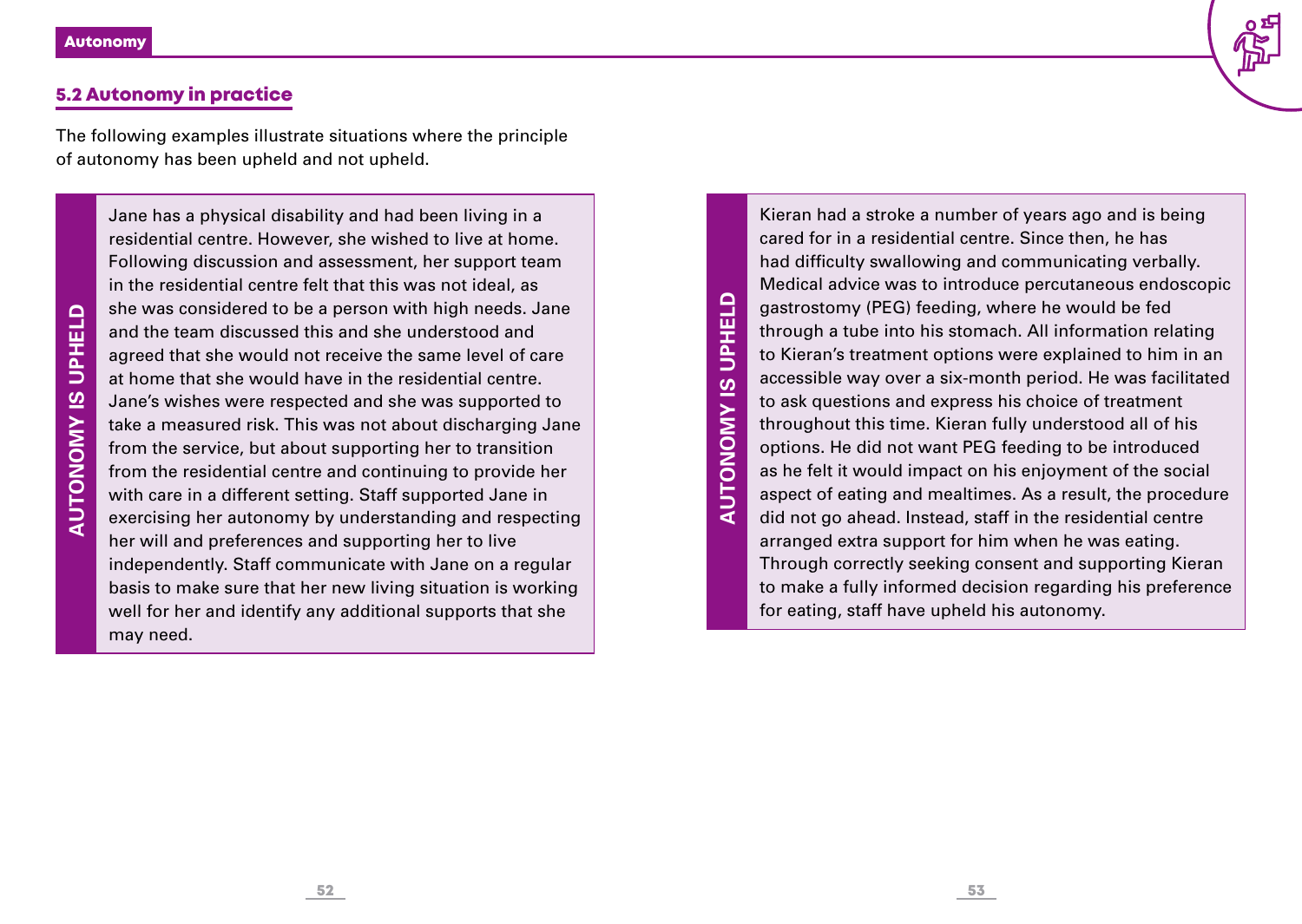Richard is an inpatient in an acute setting; he is suffering from complications associated with Parkinson's disease. Richard likes to eat quickly and on more than one occasion he has nearly choked on his meal. Staff assessed Richard's situation and prescribed for his food to be cut up. Richard was not consulted regarding this decision. He was not provided with information in the right format to ensure his understanding of the process and he was not consulted with regarding the next steps in his care plan. Richard does not want his food to be cut up and wishes he had been involved in the decision-making process and supported to participate in the planning of his care.

John has severe heart failure and is currently in hospital with shortness of breath. He is aware of the seriousness of his condition and has no problems understanding the information he is given by the staff. He tells his daughter that he does not wish to receive cardiopulmonary resuscitation (CPR) or ventilation in the event of a cardiac arrest. John's daughter informs staff of his decision. However, staff do not record this in John's notes. No healthcare professional discussed resuscitation and future options with John in the event of a cardiac arrest and he did not receive any information about making an advance healthcare directive. A few days later, John experiences a cardiac event and all attempts are made to resuscitate him. Staff on duty are unaware of John's wishes on resuscitation and do not consult with his family to determine what his will and preferences are. As no efforts were made to ascertain and record John's past will and preferences, the principle of autonomy has not been upheld.

 $\infty$ ്ത

# **Extended** case studies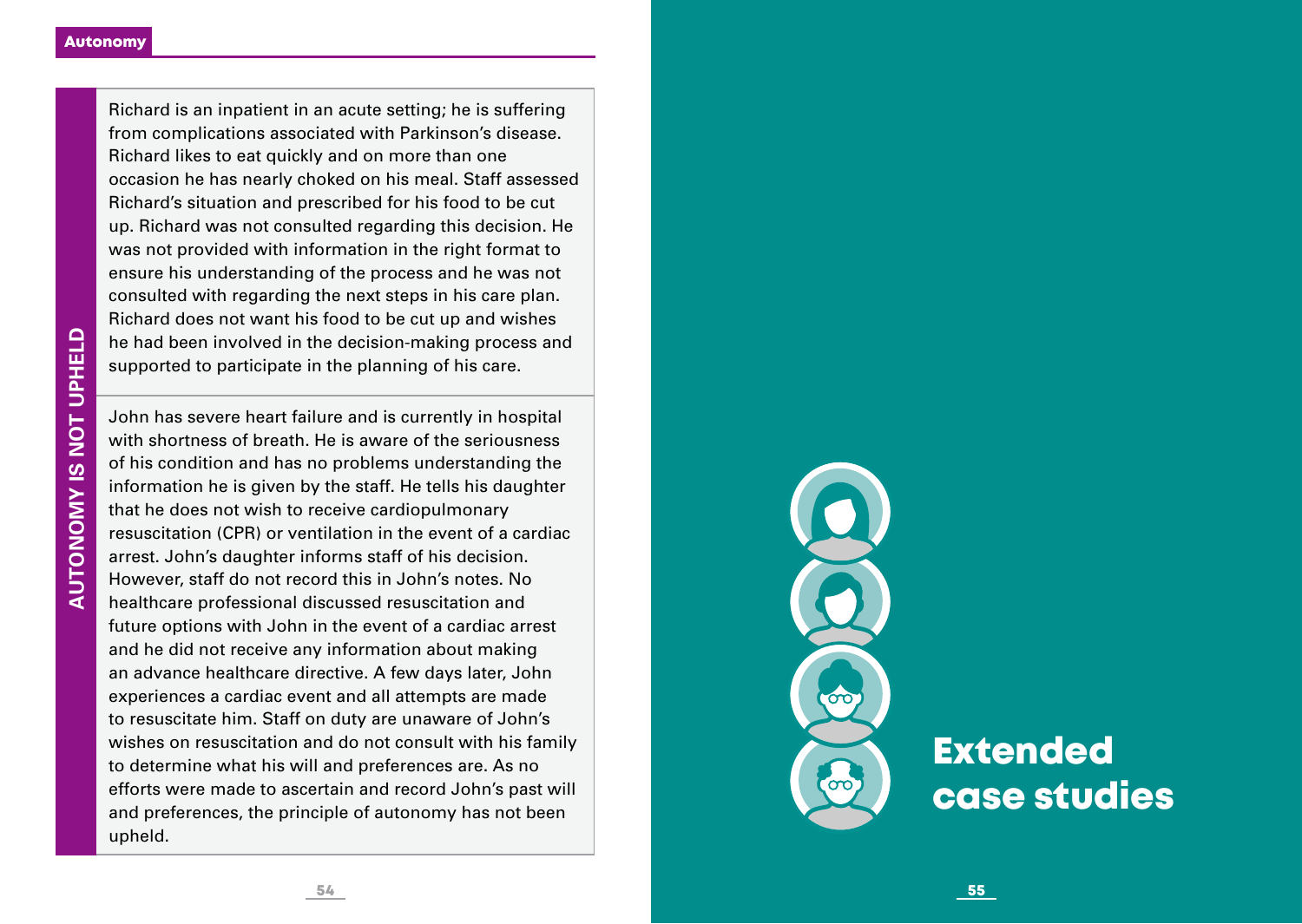#### JIM

Jim has dementia and lives in a residential centre for older people. Patrick, a nurse, has recently started work in the centre.

On his first day, Patrick introduces himself to Jim and greets him warmly. He sits with Jim and asks him how he is. He speaks slowly to Jim and uses simple language. Throughout his first week at the centre, Patrick familiarises himself with Jim's notes; reading about the hobbies Jim once engaged in, his family and his views and beliefs. Patrick is aware of various techniques which could be used in order to make Jim as comfortable as possible, such as reminiscence therapy and art therapy. Patrick speaks to Jim's family and friends and listens to their opinions on the various interventions that may help him.

Patrick wants to build a relationship with Jim but this can be challenging as Jim frequently becomes confused and angry. This occurred on one occasion when Patrick assisted Jim in changing his clothes and Jim became frustrated with the process. Although Patrick was under time pressure, he respected Jim's frustrations and gave him time before trying again. Patrick ensures Jim's privacy is protected when performing intimate care tasks such as supporting Jim to bathe and dress.

#### **Respect**

is upheld. Patrick takes the time to introduce himself properly to Jim when they first meet and he speaks to him in a way that Jim can understand.

#### Autonomy

is upheld. Patrick makes every effort to determine Jim's individual needs and preferences. He also talks to Jim's family and friends and listens to their suggestions based on their personal knowledge of Jim.

#### **Dignity**

is upheld throughout Jim's care pathway. Patrick does not rush tasks that affect Jim's personal privacy. He communicates with Jim in a way that respects Jim's individuality and personal needs and preferences.

#### **Fairness**

is upheld. Patrick follows Jim's wishes in relation to sharing information about his care. Patrick welcomes feedback on the care and support he provides to Jim.

#### **Equality**

is upheld. It is important to understand the impact that treating Jim the same as everyone else would have on him. Patrick understands that this could lead to indirect discrimination.

Jim has told Patrick that he would like his wife to be kept up-to-date about the care he is receiving. With Jim's consent, Patrick meets with Jim's wife at regular intervals to keep her informed about Jim's care. Patrick also views these meetings as opportunities to get feedback from Jim's wife about the care and support provided to Jim.

By spending time with Jim, Patrick begins to understand him more – learning about his history, what works for him, what has not worked for him, and what triggers certain emotions. Jim's notes reveal that he enjoys company and Patrick works to understand how to interact with him on a level he feels comfortable with. Patrick initially engaged with Jim as he would with any other person using the service, in terms of making conversation. However, this had put a lot of strain on Jim. Every subsequent interaction Patrick has with Jim involves him being present and caring, but not necessarily vocal. Jim likes art and once a week Patrick arranges an outing with him to a local art gallery. When communicating with Jim, Patrick makes remarks rather than asking Jim questions, placing no onus on Jim to answer him or engage with him if he would prefer not to. These short interactions allow Patrick to build a more trusting relationship with Jim.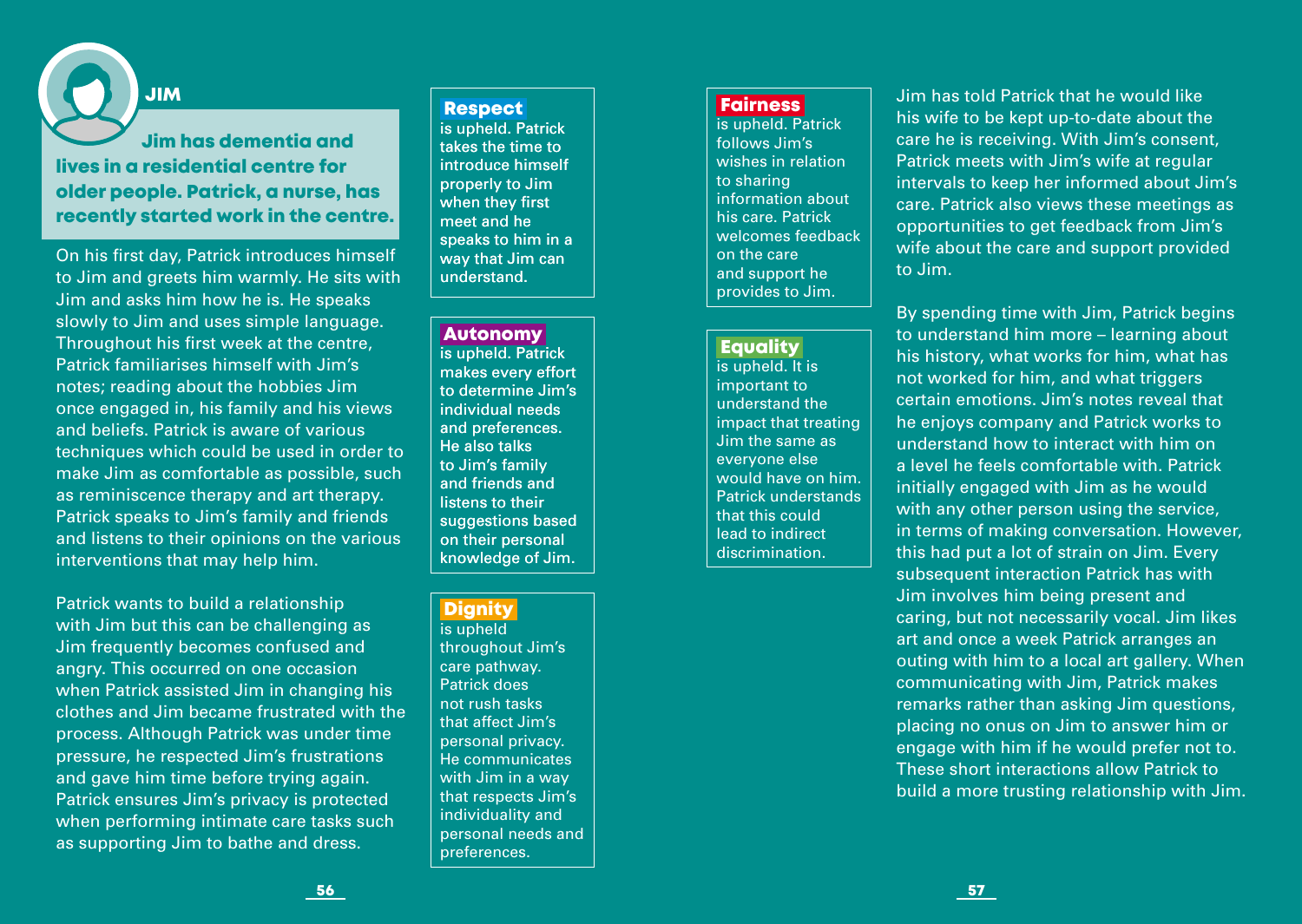# **CLAUDIA**

Claudia is in her late 50s and has a physical disability. She lives in a residential care centre. She recently saw an advertisement on TV about BreastCheck and wondered why she had not yet received a letter regarding this.

Claudia asked the nurse on duty why she had not received a letter and even though the nurse did not know, she did not follow up on Claudia's query. Claudia found it upsetting that her query was not taken seriously and spoke to her support worker, Fiona, about her concerns. Fiona found out that the centre had received the letter but had discarded it. Claudia arranged an appointment with the resident GP to discuss the matter. At Claudia's request, Fiona accompanied Claudia to her appointment.

Claudia explained what had happened and although her GP did not know how or why this had happened, he explained to Claudia how she could access the screening programme and provided her with written information about it. Claudia was glad she had visited the GP as she felt she had been listened to and taken seriously.

#### **Respect**

was not upheld. Claudia's nurse did not provide adequate answers to her questions and did not provide her with information on the options available to her. She was not supported to access and realise her rights.

#### **Dignity**

was not upheld. Claudia was not taken seriously by the nurse.

#### **Equality**

was not upheld as Claudia's care did not promote equity of outcomes. It is important that her will and preferences are respected in the same way as others, regardless of her characteristics or status.

#### **Fairness**

was upheld in that Claudia was supported in making a complaint by her care worker. The centre manager upheld fairness by making efforts to rectify the situation by putting proper procedures in place.

#### Autonomy

was upheld. Claudia was supported throughout the process by her support worker who ensured her will and preferences are central to it.

Claudia wanted to make a complaint about not receiving the letter as she felt that her health had potentially been put at risk. However, Claudia did not know how to do this as there was no information available in the centre. She asked for assistance from Fiona, who helped her write a letter of complaint to the centre manager. The centre manager sent a letter of apology to Claudia, explaining what had happened to her letter from BreastCheck and stating that all efforts would be made to ensure she received a date for her screening appointment as soon as possible. Claudia was also reassured that procedures would be put in place to prevent this from happening to anyone in the centre again.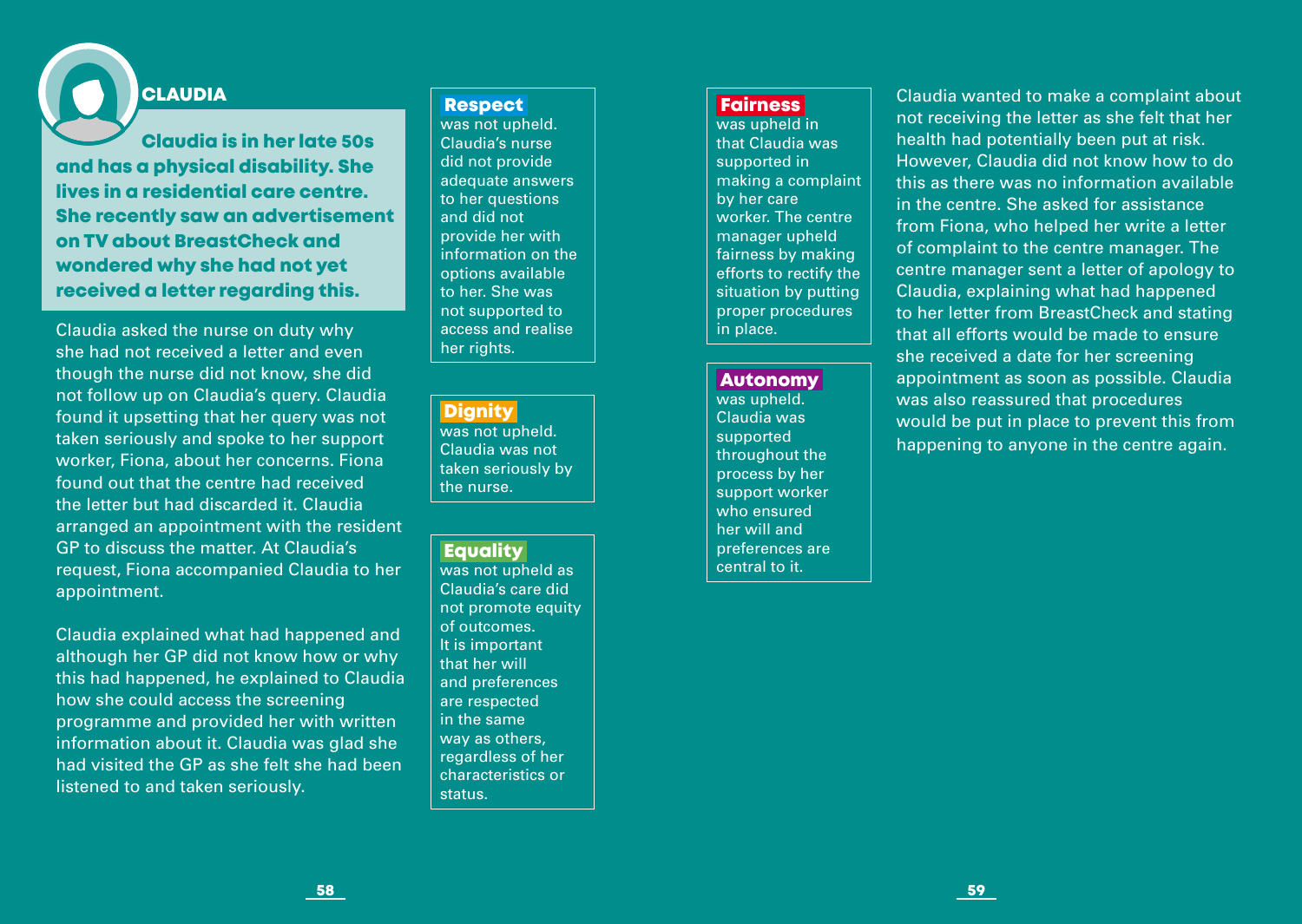# MARK

്ന

Mark is an 80-year-old adult with hearing loss living in a nursing home. Over the past number of years, Mark's sight has deteriorated and he is now legally blind. Mark's wife died a number of years ago and he does not have any children. He is close to his niece, Marie, who visits him regularly. The resident GP comes to see Mark, as he is experiencing severe abdominal pain and vomiting. His GP sends him to the emergency department for further tests, and Mark is diagnosed with appendicitis.

The plan is to proceed with surgery to remove Mark's appendix. Mark's doctor, James, meets with him in his six-bed ward when Marie is visiting him. James introduces himself and asks Mark if he would like anyone to be with him when he receives information about his surgery. Mark says that he would like his niece to stay with him when discussing his care. James closes the curtains halfway around his bed. He knows that Mark has difficulty hearing and therefore moves closer to speak with Mark explaining that he will need surgery.

#### **Respect**

was upheld. Mark was provided with information about his condition and treatment, and had his questions answered in a way he understands. Mark's doctor showed respect in addressing his hearing loss by moving closer to speak with him.

#### Equality

was upheld when Mark's will and preferences were respected regardless of his characteristics or status.

#### **Dianity**

was upheld. He was communicated with in a way that acknowledged his personal identity and individuality. However, by not closing the curtain fully, his physical privacy was compromised.

#### **Fairness**

was upheld as there was a clear and fair process in place governing informed consent and Mark was provided with accessible information in a format of his choice on his treatment options. Mark was supported to participate in the decision-making process.

## Mark's

#### autonomy

was upheld throughout this process, resulting in him making an informed decision to consent to surgery freely and without duress.

James ensures he follows the necessary guidelines for good practice in seeking consent to treatment. He explains to Mark the benefits and risks of the proposed surgery and the consequences of not having surgery. He explains the procedure using simple language and avoids complex medical terminology where possible. He asks Mark how he would like to receive the information. As Mark has difficulties with his sight and hearing, he is provided all relevant written information about the procedure in large bold print which he is able to read. Mark is fully informed and actively involved in the process. James encourages him to ask questions and he checks Mark's understanding throughout the discussion. He gives Mark time to reflect on the information and to think of further questions to ask.

Mark is anxious about the surgery and has a number of questions. Mark's doctor spends time answering these questions clearly, which eases his fears. Mark gives his consent to undergo surgery for his appendicitis. James is aware that Mark came to this decision by himself.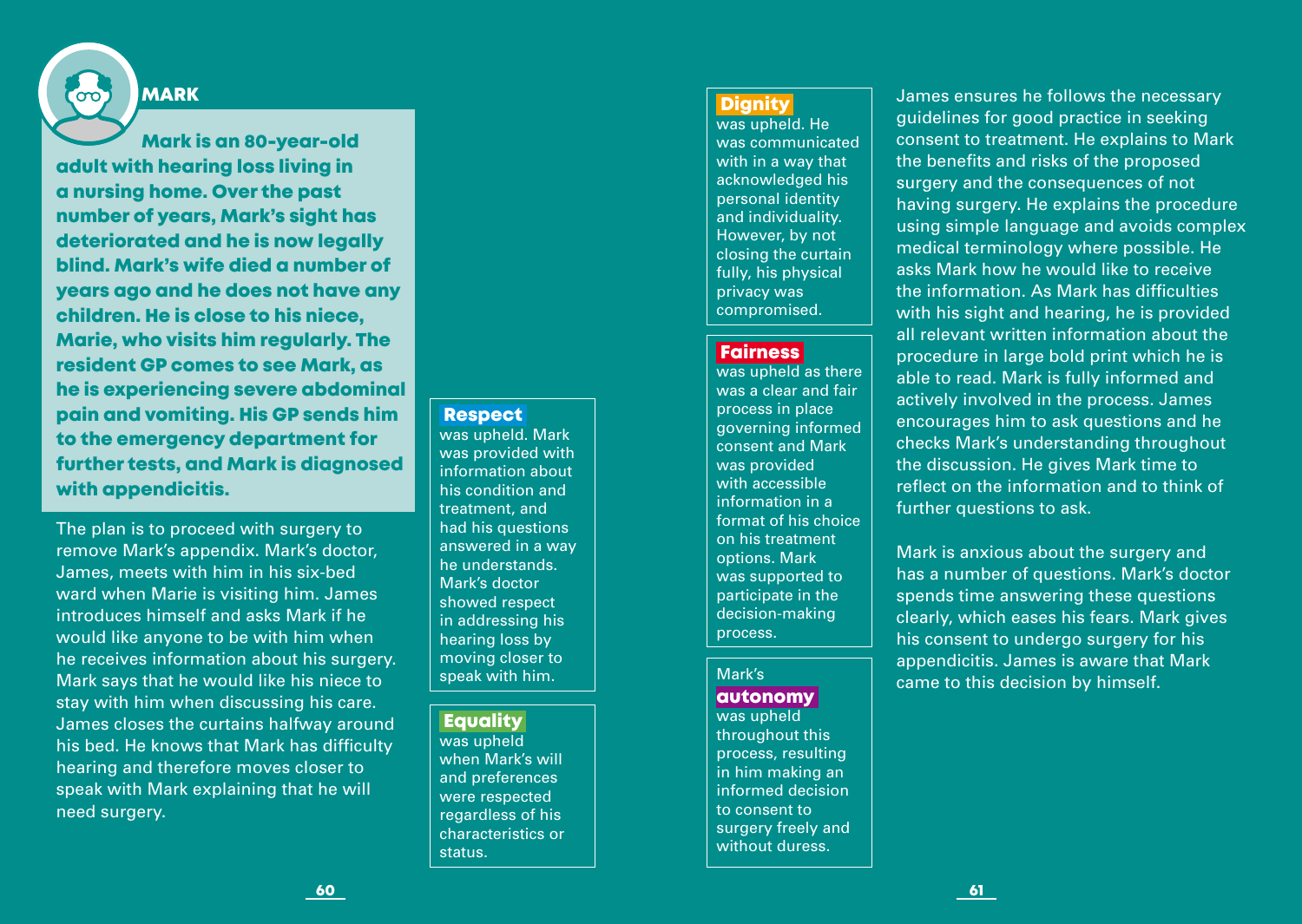Resource 1: Key human rights relevant to health and social care services and how they link to the FREDA principles



This resource describes key human rights set out in the European Convention on Human Rights Act (ECHR) 2003 and the United Nations Convention on the Rights of Persons with Disabilities (UNCRPD) 2006 which are relevant to health and social care.

# Right to life

This relates to Article 2 of the ECHR and Article 10 of the UNCRPD. This means that health and social care services will fulfil their obligation to protect the right to life and to refrain from unlawfully interfering with the right to life. It covers situations where a person's life may be at risk and decisions are being made to withdraw life-sustaining treatments or not to resuscitate a person. It can also relate to a person experiencing suicidal thoughts or posing a risk to other people's lives.

# Prohibition of and freedom from torture or inhuman or degrading treatment or punishment

This relates to Article 3 of the ECHR and Articles 15 and 16 of the UNCRPD. This is relevant where a person is at risk of serious harm including where a person is neglected or cared for in a way that causes serious harm, suffering or humiliation. It can be relevant where someone receives continuing treatment that causes serious harm and suffering or where a person's need for pain relief is not assessed and responded to.

# Right to liberty and security

This relates to Article 5 of the ECHR and Article 14 of the UNCRPD. This means that a person's liberty may not be interfered with without the legal power to do so based on a capacity assessment or risk of immediate harm to self or others.

# Right to a fair trial and access to justice

This relates to Article 6 of the ECHR and Article 13 of the UNCRPD. This covers all aspects of procedural fairness. It is relevant when other rights, such as the right to liberty or the right to respect for private life, are at issue. It includes the right to participate effectively in proceedings and in some cases a public hearing, and the right to legal representation.

# Right to respect for private and family life

This relates to Article 8 of the ECHR and Articles 19, 22 and 23 of the UNCRPD. Private life can be interpreted to include personal choices, relationships, physical and mental wellbeing and access to personal information. It includes confidentiality and privacy of medical information. It also relates to supporting a person to communicate and participate in community life.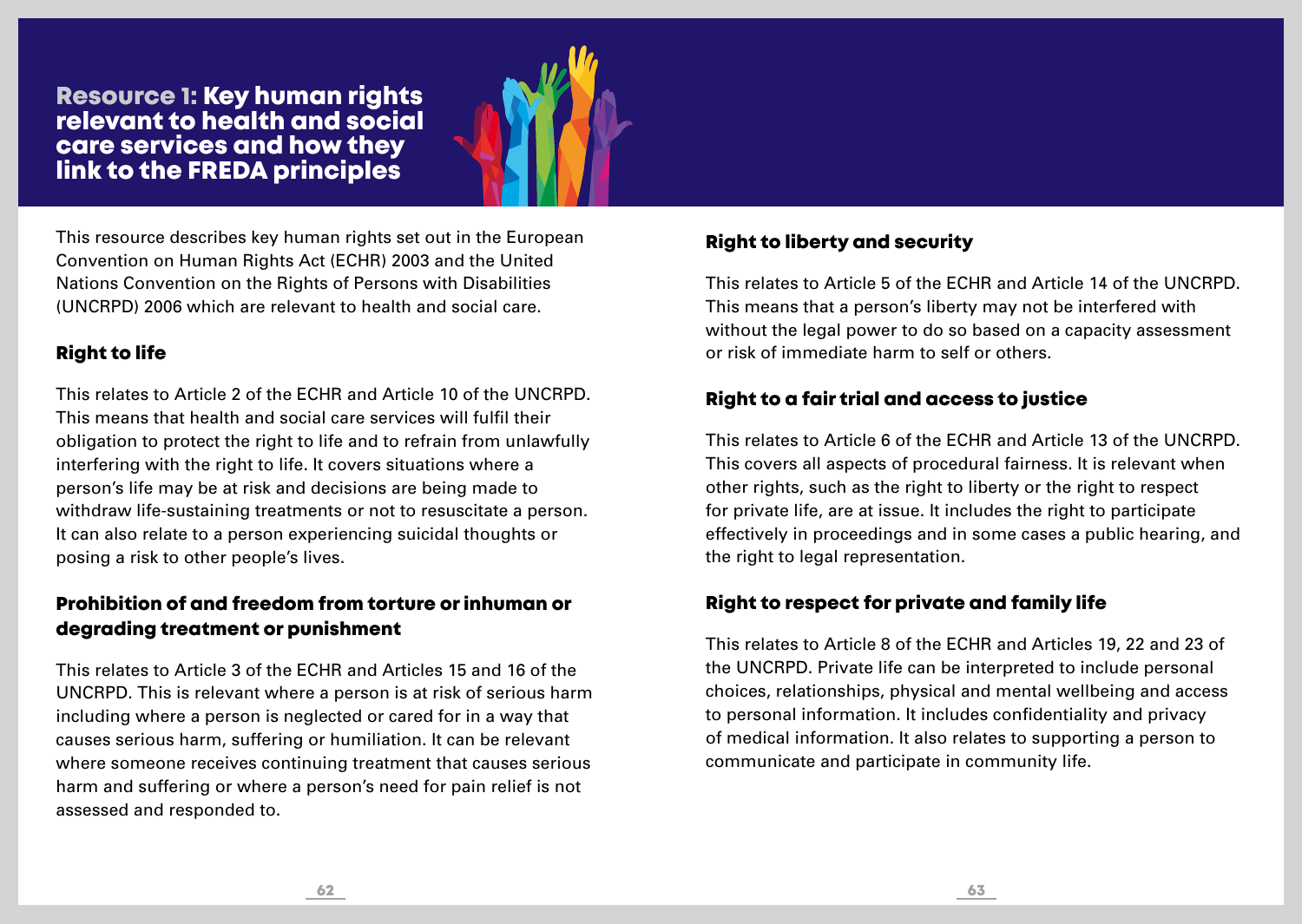Resource 1: Key human rights relevant to health and social care services and how they link to the FREDA principles



# Right to freedom of thought, conscience, religion, expression and opinion

This relates to Articles 9 and 10 of the ECHR and Articles 3 and 21 of the UNCRPD. This right protects everyone's right to freedom of thought, conscience, religion, expression and opinion. It includes the right of people to put thoughts and beliefs into action either alone or in a community with others. Both religious and nonreligious beliefs are protected, as is the right to change religion or belief. For a belief to be protected, it must be serious, concern important aspects of human life or behaviour, be sincerely held, and be worthy of respect in a democratic society. This right also relates to the freedom to seek, receive and impart information and ideas on an equal basis with others and through all forms of communication of a person's choice.

# Prohibition of discrimination

This relates to Article 14 of the ECHR and Articles 3, 5,17 and 25 of the UNCRPD. This can relate to situations where a person is denied access to services or treatment on any ground such as sex, race, colour, language, religion, political or other opinion, national origin, association with a national minority, property, birth or other status. It also relates to people being treated differently to others under comparable circumstances on account of their

characteristics, or where people with very different characteristics are treated the same. This can lead to unequal outcomes. In an Irish context, prohibition of discrimination also relates to the Equal Status Acts 2000-2015. The grounds for discrimination set out in the Equal Status Acts 2000-2015 are narrower than those set out in the ECHR.

# Protection of property

This relates to Article 1 of Protocol 1 of the ECHR and Article 12 of the UNCRPD. A person is entitled to the peaceful enjoyment of their possessions. Possessions and property have a wide meaning, including land, houses, leases, money and personal property. A person's property or possessions and the way they use them cannot be interfered with, except in the public interest and when subject to the conditions provided for by law.

Ireland is a signatory to a number of international human rights treaties, which are all of importance in international human rights law. For further information: https://www.ohchr.org/EN/pages/home.aspx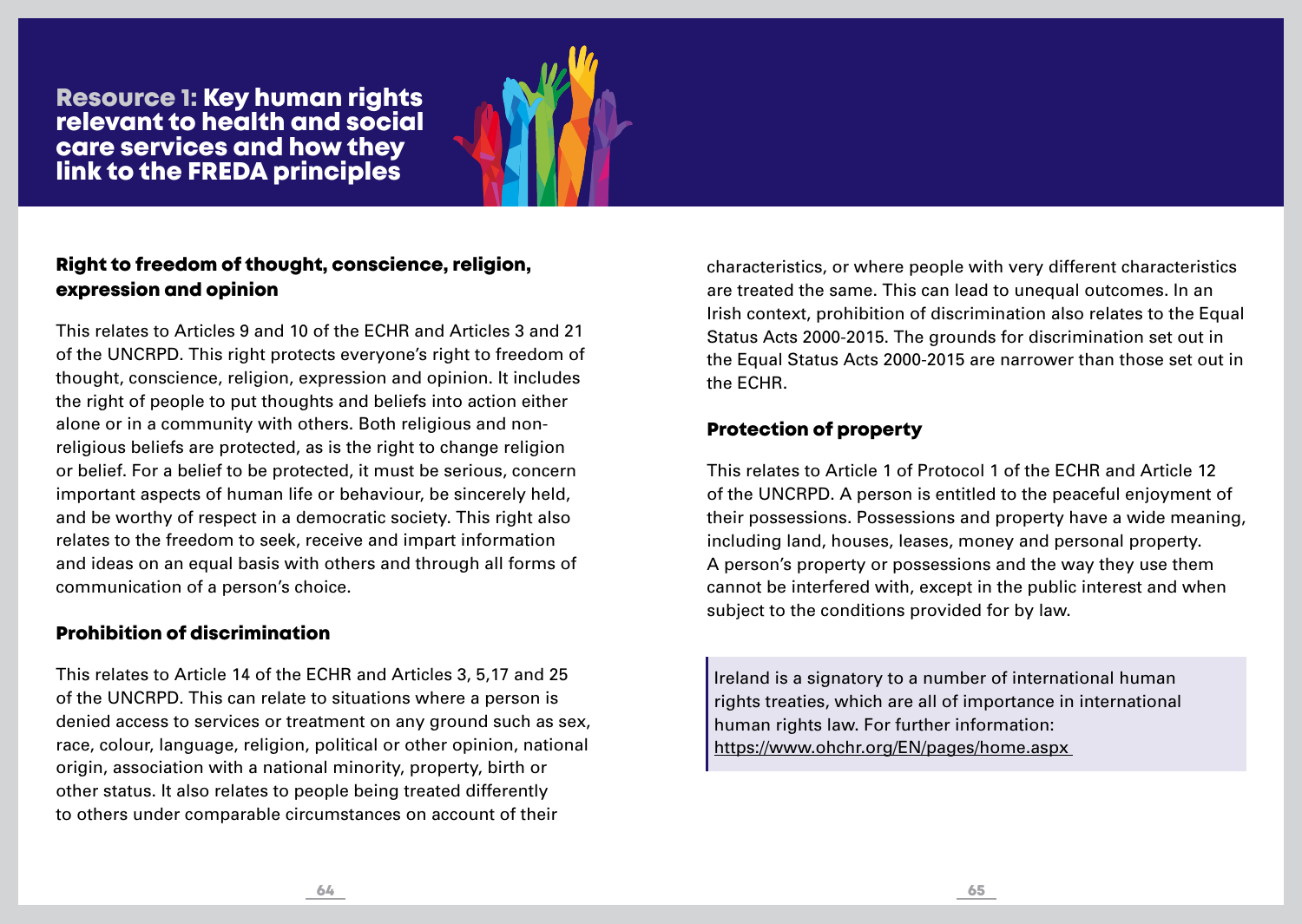# Linking the European Convention on Human Rights Act 2003 and the United Nations Convention on the Rights of Persons with Disabilities 2006 to the FREDA principles

# Faire

#### ECHR:

| Article 3:        | prohibition of torture                          |
|-------------------|-------------------------------------------------|
| Article 5:        | right to liberty and<br>security                |
| <b>Article 6:</b> | right to a fair trial                           |
| Article 8:        | right to respect for<br>private and family life |
| Article 10:       | freedom of expression                           |
| Article 14:       | prohibition of                                  |

discrimination

#### UNCRPD:

**Article 5:** equality and non-discrimination

- **Article 12:** equal recognition before the law
- **Article 13:** access to justice

**Article 21:** freedom of expression and opinion, and access to information

# Respect

| <b>ECHR:</b>      |                                                   |
|-------------------|---------------------------------------------------|
| <b>Article 3:</b> | prohibition of torture                            |
| <b>Article 8:</b> | right to respect for<br>private and family life   |
| <b>Article 9:</b> | freedom of thought,<br>conscience and<br>religion |
| <b>Article 1,</b> |                                                   |

**Protocol 1:** protection of property

#### UNCRPD:

Article 17: protecting the integrity of the person

Article 19: living independently and being included in the community

Article 21: freedom of expression and opinion, and access to information

- Article 22: respect for privacy
- Article 23: respect for home and the family

# Equality

ECHR:

Article 14: prohibition of discrimination

#### UNCRPD:

| <b>Article 3:</b> | general principles |
|-------------------|--------------------|
|                   |                    |

- Article 5: equality and non-discrimination
- Article 23: respect for home and the family
- Article 25: health



#### ECHR:

Article 3: prohibition of torture **Article 5:** right to liberty and security

Article 8: right to respect for private and family life

#### UNCRPD:

| <b>Article 3:</b>  | general principles                                                                   |
|--------------------|--------------------------------------------------------------------------------------|
| <b>Article 15:</b> | freedom from torture<br>or cruel, inhuman or<br>degrading treatment<br>or punishment |
| <b>Article 16:</b> | freedom from<br>exploitation, violence<br>and abuse                                  |
| <b>Article 17:</b> | protecting the integrity                                                             |



Article 22: respect for privacy

# Autonomy

| e volte           |                                                 |
|-------------------|-------------------------------------------------|
| <b>Article 3:</b> | prohibition of torture                          |
| <b>Article 5:</b> | right to liberty and<br>security                |
| <b>Article 8:</b> | right to respect for<br>private and family life |

- Article 3: general principles
- Article 12: equal recognition before the law
- Article 14: liberty and security of the person
- Article 19: living independently and being included in the community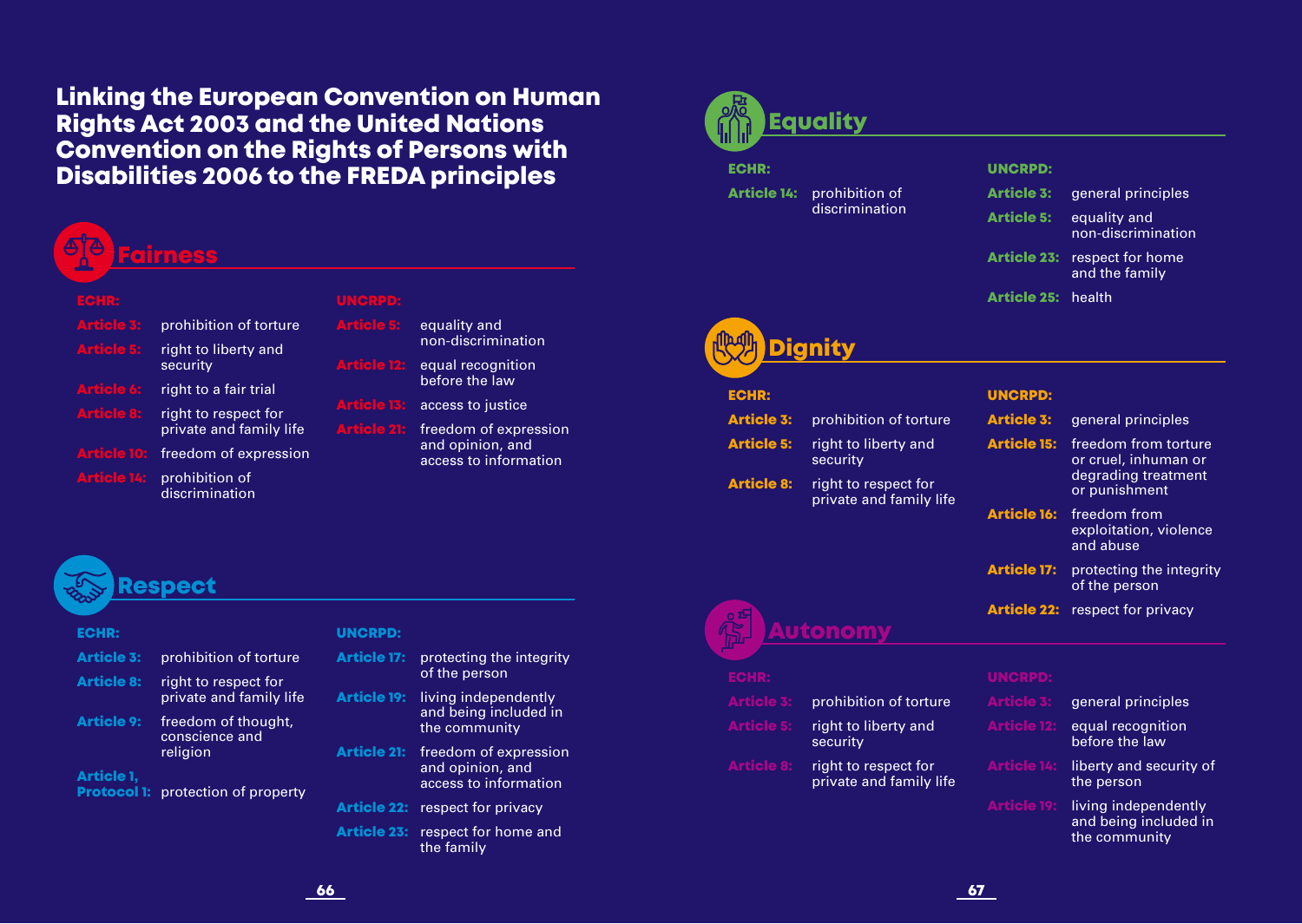# Resource 2: Decision-making flow chart<sup>16</sup>

This flow chart is a helpful tool for staff when making decisions in relation to a person's care. The case study below relates specifically to a situation that can arise in services for end-of-life care, but the process is adaptable across settings.

# **1.** What is the decision?

Bill is on an end-of-life pathway and wishes to be discharged from hospital to return home to die, against medical advice.

# 2. Who is affected and how?

Bill is directly affected. If he were to remain in hospital against his wishes, he would have less control in his final stage of life. Bill's family are affected by the decision. Bill's consultant who will be discharging Bill is also affected by this decision.

# 3. Who has made the decision?

Bill's consultant knows that this is Bill's decision to make, but he is concerned Bill will not receive adequate physical care and pain management at home.

*<sup>16</sup> This flow chart was developed by the British Institute of Human Rights and has been adapted for an Irish context with permission.*

# **4.** Will the decision affect anyone's rights as set out in the ECHR Act 2003?

Bill's consultant considers which of Bill's rights are impacted in this situation. Discharging Bill will support his personal choices, relationships and mental wellbeing. It will uphold the FREDA principle of Respect, in addition to Article 8 (the right to respect for private and family life), and Article 5 (the right to liberty) of the ECHR. However, discharging Bill may lead to him not receiving appropriate care, such as pain relief. This could impact on the FREDA principle of Dignity, and Article 3 (prohibition of torture) of the ECHR.

# 5. If the decision involves a human rights restriction, is it lawful, legitimate and proportionate?

Bill's decision to leave may impact on his rights. Therefore the following test must be applied: there must be law or policy that allows the restriction of the rights and there must be legitimate reason for restricting the right and the restriction must be absolutely necessary. Bill's consultant is legally obliged to respect Bill's wishes even though he feels it is an unwise decision. It is Bill's wish to return home and avail of community palliative care.

# 6. If the decision involves a human rights restriction, is it lawful, legitimate and necessary?

Bill's consultant explores with him the palliative care and other supports available to him at home. He ensures and documents that Bill has all of the available information necessary to make a decision about his care and support, in a way he can understand, and has had his questions answered in a way he can understand. With Bill's permission, he refers Bill to the palliative care and other supports in the community.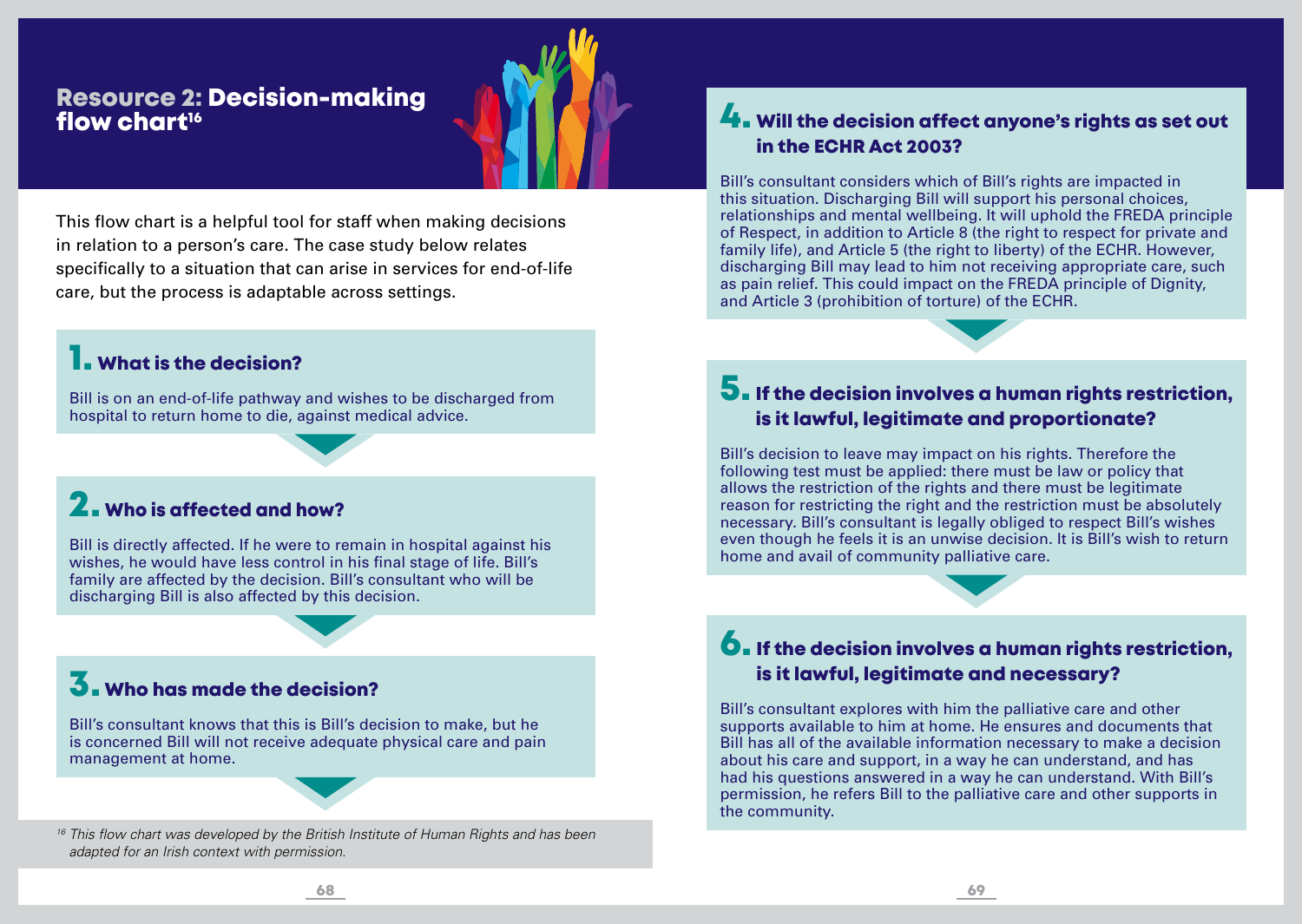# Resource 3: Useful contacts and further reading



#### HSE 'Your Service Your Say'

**Tel:** 045 880 429 or **lo-call:** 1890 424 555. **Email:** yoursay@hse.ie **Homepage:** www2.hse.ie/services/hse-complaints-and-feedback/ your-service-your-say.html

#### HSE Office of the Confidential Recipient

**Tel:** 087 665 7269 or **lo-call:** 1890 100 014. **Email:** leigh.gath@crhealth.ie **Homepage:** www2.hse.ie/services/hse-complaints-and-feedback/ report-a-concern-about-a-vulnerable-adult-in-care-to-theconfidential-recipient.html

#### HSE National Safeguarding Office

**Tel:** 061 46 1165 (9.00am – 5.00pm Monday to Friday) or **HSE Information Line:** 1850 24 1850 (8.00am to 8.00pm Monday to Saturday) **Email:** safeguarding.socialcare@hse.ie **Local HSE Adult Safeguarding and Protection Team:** www.hse.ie/safeguarding

#### Health Information and Quality Authority (HIQA)

Concerns About Services, Health Information and Quality Authority, George's Court, George's Lane, Smithfield, Dublin 7 **Tel:** 021 240 9646. **Email:** concerns@hiqa.ie **Homepage:** www.hiqa.ie

#### Irish Human Rights and Equality Commission

Your Rights, Irish Human Rights and Equality Commission, 16-22 Green St., Dublin 7 **Tel:** 01 858 3000 or **lo-call:** 1890 245 545. **Email:** YourRights@ihrec.ie **Homepage:** www.ihrec.ie

#### Office of the Ombudsman

18 Lower Leeson Street, Dublin 2, D02 HE97. **Tel:** 01 639 5600 or **lo-call:** 1890 223 030. **Email:** info@ombudsman.ie **Homepage:** www.ombudsman.ie

#### Safeguarding Ireland

**Tel:** 061 461 358. **Email:** info@safeguardingireland.org **Homepage:** www.safeguardingireland.org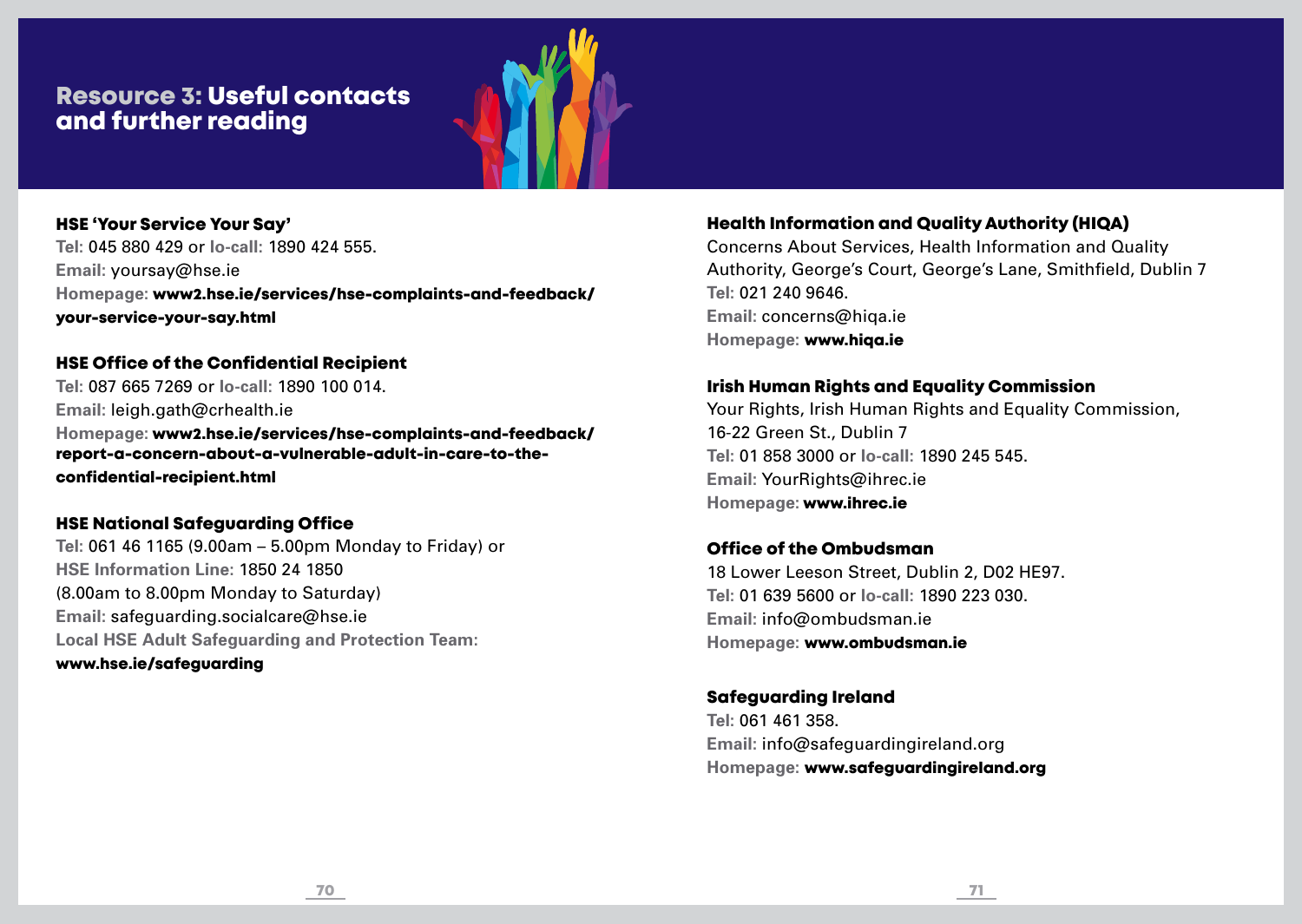# Resource 3: Useful contacts and further reading



This section lists a series of published resources that may be useful for staff working in health and social care services. This list is not exhaustive and does not include all the resources that may be relevant to all staff. Staff should seek and identify the best available, and most current evidence relevant to their work.

# Published documents

| <b>National Consent Policy</b><br><b>Health Service Executive, 2019</b>                                                                                                                 | 'Hello my name is' Checklist<br>for Implementation<br>Health Service Executive, 2016                                                                                                                                 |
|-----------------------------------------------------------------------------------------------------------------------------------------------------------------------------------------|----------------------------------------------------------------------------------------------------------------------------------------------------------------------------------------------------------------------|
| Homepage: www.hse.ie                                                                                                                                                                    | Homepage: www.hse.ie                                                                                                                                                                                                 |
| <b>Supporting People's</b><br><b>Autonomy: A Guidance</b><br><b>Document</b><br><b>Health Information and Quality</b><br>Authority, 2016<br>Homepage: www.hiqa.ie                       | <b>Guidance for Designated</b><br><b>Centres: Risk Management</b><br><b>Health Information and Quality</b><br>Authority, 2014<br>Homepage: www.hiqa.ie                                                               |
| <b>Guidance on promoting a</b><br>care environment that is free<br>from restrictive practice:<br><b>Disability Services</b><br><b>Health Information and Quality</b><br>Authority, 2016 | <b>Guidance on promoting a</b><br>care environment that is free<br>from restrictive practice:<br><b>Older People's Services</b><br><b>Health Information and Quality</b><br>Authority, 2016<br>Homepage: www.hiqa.ie |
| Homepage: www.hiqa.ie                                                                                                                                                                   |                                                                                                                                                                                                                      |

| <b>Key legislation</b>                                        |                                                                                               |
|---------------------------------------------------------------|-----------------------------------------------------------------------------------------------|
| <b>European Convention on</b><br><b>Human Rights Act 2003</b> | <b>United Nations Convention</b><br>on the Rights of Persons with<br><b>Disabilities 2006</b> |
| Homepage:<br>www.irishstatutebook.ie                          | Homepage: www.un.org                                                                          |
| <b>The Equal Status Acts</b>                                  | <b>Assisted Decision-Making</b>                                                               |
| 2000-2015                                                     | <b>(Capacity) Act 2015</b>                                                                    |
| Homepage:                                                     | Homepage:                                                                                     |
| www.irishstatutebook.ie                                       | www.irishstatutebook.ie                                                                       |
| <b>The Irish Human Rights and</b>                             | <b>The Charter of Fundamental</b>                                                             |
| <b>Equality Commission Act 2014</b>                           | <b>Rights of the European Union</b>                                                           |
| Homepage:                                                     | Homepage:                                                                                     |
| www.irishstatutebook.ie                                       | www.citizensinformation.ie                                                                    |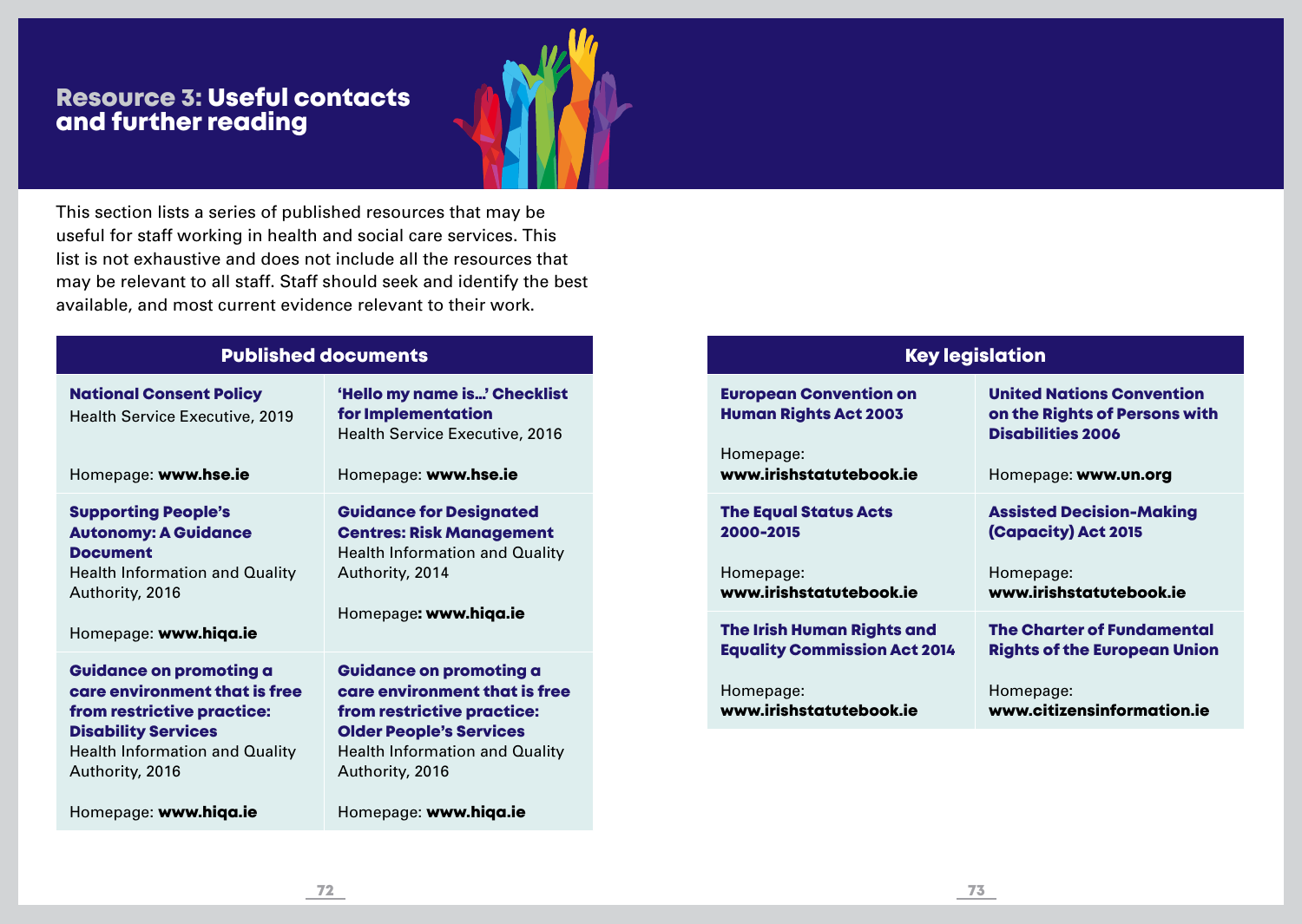

Guidance on a human rights-based approach to care and support in health and social care services.

*Supporting you to implement national standards*